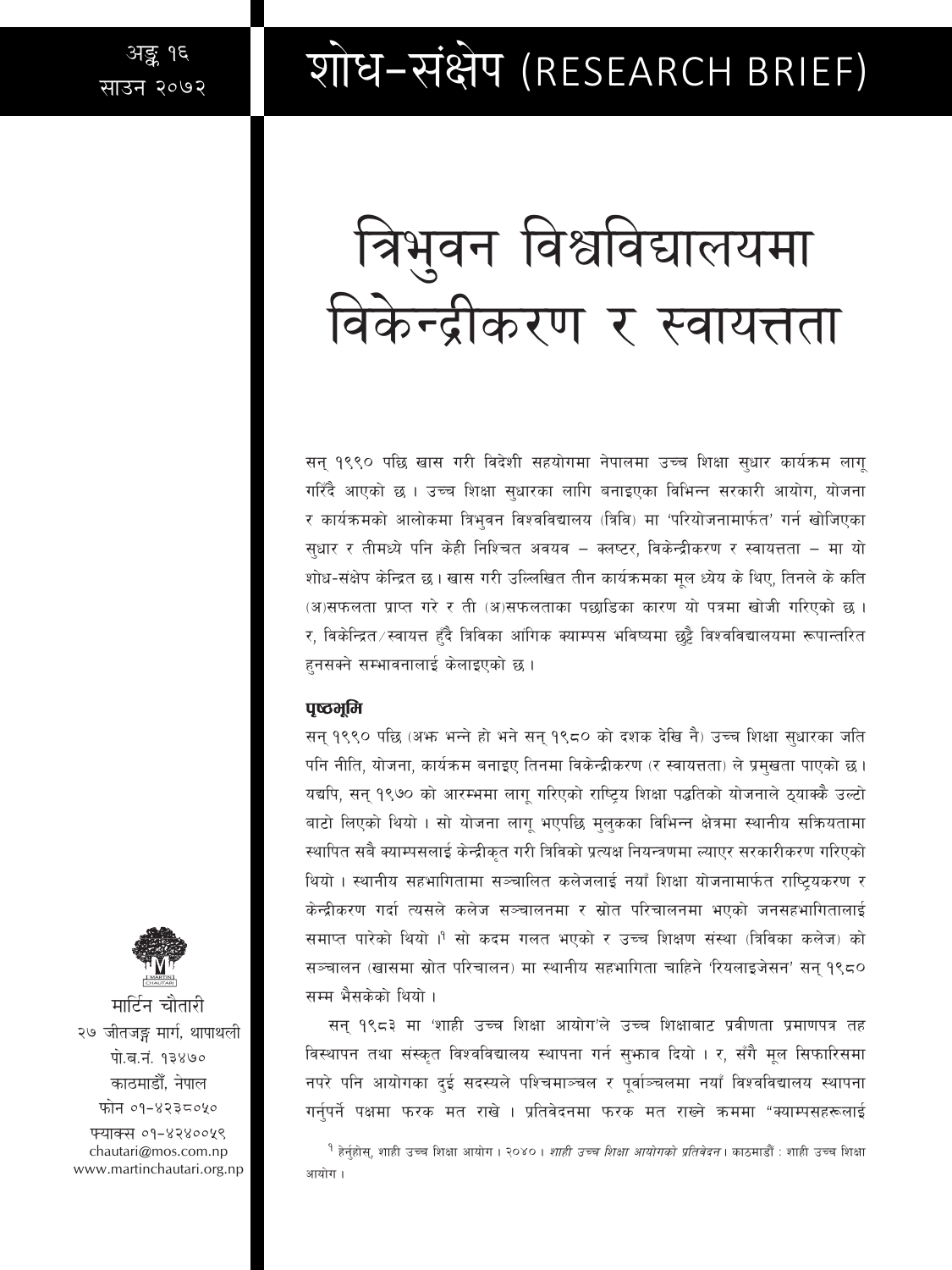

त्रिभुवन विश्वविद्यालयमा विकेन्द्रीकरण र स्वायत्तता

स्वायत्तता दिने र स्वतन्त्र रूपमा संगठित गराउँदै लैजाने" प्रस्ताव समेत गरिएको थियो ।<sup>२</sup> यो प्रतिवेदनले त्रिविका क्याम्पसलाई विकेन्द्रित गर्ने र निश्चित क्याम्पसलाई एकीकृत गरी नयाँ अलग विश्वविद्यालयको रूपमा विकास गर्नुपर्ने अवधारणालाई बहसमा ल्यायो । त्यस्तै, सन् १९९० को राजनीतिक परिवर्तनपछि गठित शिक्षा आयोगको प्रतिवेदनले "अधिकारको केन्द्रीकरण"लाई उच्च शिक्षाको व्यवस्थापनमा देखापरेको मुलभूत समस्या ठम्याउँदै "विश्वविद्यालयका आंगिक क्याम्पसहरूलाई व्यवस्थापकीय र आर्थिक स्वायत्तता दिने नीति लिइन् पर्ने" सभ्राव दियो । साथै, "शिक्षण विभाग, सङ्काय, अध्ययन संस्थान, कलेज स्कूल, विद्यापीठ र अनुसन्धान केन्द्रहरूको अत्यधिक विकेन्द्रीकरण र यथोचित मात्रामा अधिकारको प्रत्यायोजन" गर्नुपर्ने भन्यो ।

विभिन्न आयोग र अन्य आवधिक योजनामा उच्च शिक्षा सुधारबारे उस्तै करा दोहोऱ्याइए पनि एकातर्फ कार्यान्वयन-योजनाहरूमा असंगति देखियो भने अर्कोतर्फ सन् १९९० को परिवर्तन सँगसँगै जस्तो विस्तार भएको शिक्षा क्षेत्रमा निजी लगानीले स्कूल र कलेजको क्षेत्रमा अभूतपूर्व परिवर्तन (विस्तार) ल्यायो । केही नयाँ विश्वविद्यालय पनि खोलिए तर सामदायिक र अफ्त निजी कलेजहरूको संख्या ह्वात्तै बढ्यो । ठलो संख्यामा मुलकभर खोलिएका त्यस्ता कलेजले मूलत: त्रिविबाट सम्बन्धन

<sup>२</sup> शाही उच्च शिक्षा आयोग । २०४० । *शाही उच्च शिक्षा आयोगको प्रतिवेदन* । काठमाडौँ : शाही उच्च शिक्षा आयोग । यो आयागको प्रतिवेदन पछिका सबै आवधिक योजनामा र अन्य सरकारी नीति, योजना र शिक्षा आयोगका प्रतिवेदनमा त्रिविलाई विकेन्द्रित गर्ने र निश्चित क्याम्पसलाई क्षेत्रीय विश्वविद्यालयको रूपमा विकास गर्नुपर्ने विषयले प्रमुखता पाएको देखिन्छ । दरबारको चासो भएकाले त्रिविमातहतका संस्कृत पढाइने क्याम्पसलाई आधार बनाएर सन् १९८६ मा संस्कृत विश्वविद्यालय स्थापना गरियो । प्रवीणता प्रमाणपत्र तहलाई विश्वविद्यालय तहबाट निकालेर स्कूल तहमा मिलाउन सके तत्काल नयाँ विश्वविद्यालय आवश्यक नपर्ने ठानिए पनि आउँदा दशकमा सो कार्य प्राथमिकतामा परेन ।

<sup>३</sup> नयाँ विश्वविद्यालय स्थापनाबारे प्रतिवेदनले "त्रिविकै क्याम्पसलाई एकीकृत गरेर पूर्वाञ्चल, मध्यमाञ्चल र पश्चिमाञ्चलमा एकएक र मध्यपश्चिमाञ्चल र सूद्रपश्माञ्चलका लागि एक गरी कम्तीमा चारओटा विश्वविद्यालयहरू खोल्नुपर्छ" भन्यो । यसरी खोलिएका विश्वविद्यालयसँग त्यस क्षेत्रका प्राविधिक संस्थान तथा महाविद्यालय सम्बद्ध गरिनुपर्ने र यसले एकातिर नयाँ विश्वविद्यालयको आधार (भवन / जनशक्ति) दिने तथा अर्कोतर्फ त्रिविलाई 'राइट साइजिड' गर्ने ठानिएको थियो । हेर्नुहोस्, आशिष पुस्तक भण्डार । मिति उल्लेख नभएको । राष्ट्रिय शिक्षा आयोगको प्रतिवेदन, २०४९ । *नेपालका शिक्षा आयोगहरूका प्रतिवेदनहरूको संग्रह* । पू. ४०३–४०४ । काठमाडौं : आशिष पुस्तक भण्डार ।

प्राप्त गरे।<sup>४</sup> यसले त्रिविको पहिलेकै ठूलो साइजलाई अभ्र विशाल तत्यायो । यही कालखण्डमा, सन् १९९० को लगत्तैदेखि, उच्च शिक्षा सुधारका नाउँमा विश्व बैंकको वित्तीय सहयोगमा उच्च शिक्षा परियोजनाहरू पनि शुरु भए । हालसम्म दई ओटा ७-७ वर्षे (सन् १९९४–२००१ र २००७–२०१४) परियोजना सम्पन्न भैसकेका छन् भने अर्को 'उच्च शिक्षा सुधार परियोजना' यसै वर्ष (सन् २०१५) देखि शुरु भएको छ।

शोध-संक्षेप (RESEARCH BRIEF), अङ्कु १६, साउन २०७२

#### सुधार परियोजना एक

सन् १९९० को राजनीतिक परिवर्तनपछि नेपालको उच्च शिक्षासम्बन्धमा र खास गरी त्रिविलाई केन्द्रमा राखी अध्ययन गर्न विश्व बैंक, युएनडिपी र नेपाल सरकार मिलेर एउटा परियोजना (सन् १९९२–१९९५) शुरु गरे । प्राध्यापक कमलप्रकाश मल्लको संयोजकत्वको सो परियोजना प्रतिवेदनले केन्द्रीकृत नीति-निर्णय/प्रशासनिक संरचना र क्याम्पस सञ्चालनमा क्याम्पसको सीमित अधिकारलाई त्रिविको प्रमुख समस्या मानेको थियो । \* र, अधिकारको विकेन्द्रीकरणका लागि सबै विकास क्षेत्रका एक क्याम्पसलाई लिड क्याम्पस बनाई तुल्याई सोही वरपर क्लष्टर निर्माण गर्न सुभाव दिएको थियो। सो लिड क्याम्पस अन्ततः छुट्टै विश्वविद्यालयमा रूपान्तरित हुने परिकल्पना थियो । १

तर यो प्रतिवेदन प्रकाशित हुँदा-नहुँदै नेपाल सरकार र विश्व बैंकबीच सन् १९९३ मा उच्च शिक्षा परियोजना (सन् 9९९४-२००१) को सम्फौता भैसकेको थियो । मल्ल संयोजक

<sup>४</sup> सन् २००४ मा त्रिविसँग सम्बन्धनरत उच्च शिक्षण संस्थाको संख्या २८७ थियो जुन सन् २०१३ आइपुग्दा ९८१ पुगेको थियो । त्रिविका आंगिक क्याम्पसमा भन्दा सम्बन्धनरत क्याम्पसमा विद्यार्थी भर्ना भाण्डै दोब्बर पुगेको छ र यो वर्षेनी बढ्ने कममा छ । हेर्नुहोस्, University Grants Commission (UGC). 2014. Education Management Information System: Report on Higher Education 2012/13 (2069/70) Nepal. P. 51. Kathmandu: UGC.

<sup>५</sup> मल्लको संयोजकत्वको उक्त परियोजनाअन्तर्गत १८ विभिन्न अध्ययन गरिएका थिए, जसमध्ये उच्च शिक्षाको क्षेत्रीयकरण (रिजनलाइजेसन) या क्षेत्रीय विकास र उच्च शिक्षा व्यवस्थापनको विकेन्द्रीकरण पनि थिए।

<sup>६</sup> उक्त प्रतिवेदनले पश्चिमाञ्चलका हकमा पोखरास्थित पृथ्वीनारायण क्याम्पसलाई लिड क्याम्पस बनाइन् पर्ने सुभगव दिएको थियो । त्यस्तै पूर्वाञ्चलमा महेन्द्र मोरङ क्याम्पस, विराटनगर; मध्यपश्चिममा महेन्द्र बहुमुखी क्याम्पस, दाङ र सुदूपश्चिममा कञ्चनपुरस्थित सिद्धनाथ क्याम्पस लिड बन्न सक्ने सुभगइयो । Malla, Kamal Prakash. 1995. Tertiary Education in Nepal: An Assessment of the Structure, Management, Financing, Quality and Physical Facilities. Pp. 112-113. Kathmandu: HMG/TU/UNDP/World Bank.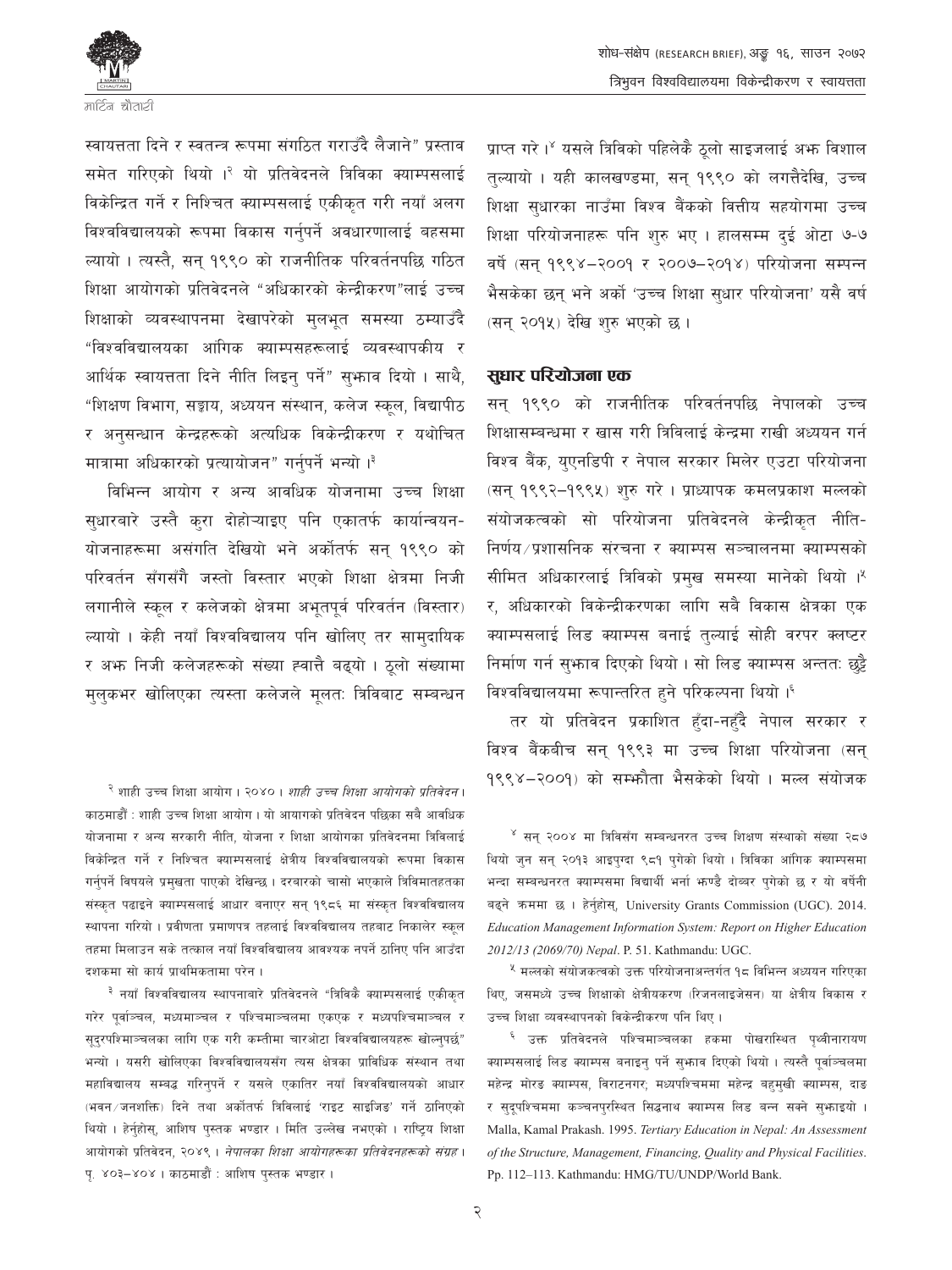भएको परियोजनाका अध्ययन, विश्लेषणमा आधारित रहँदै सोही परियोजनाले पहिचान गरेका उच्च शिक्षा (या त्रिविका) समस्यामा केन्द्रित रही ती समस्यालाई सुधार्ने नाउँमा विश्व बैंकको सहयोगमा पछिल्लो परियोजना अगाडि बढाइएको थियो । त्रिवि र सरकारका तर्फबाट विश्व बैंक (या आइडिए) लाई प्रस्तुत गरिएको परियोजनाको 'पोलिसी स्टेटमेन्ट'मा त्रिवि (र सरकार) ले अध्ययन संस्थान, संकाय, अनुसन्धान केन्द्र र क्याम्पसहरूलाई विकेन्द्रीकरणमा लैजाने, क्षेत्रीय विश्वविद्यालयको विकास गर्नका लागि क्लष्टर कार्यक्रम शुरु गर्ने र आन्तरिक स्रोतको परिचालन गर्दै उच्च शिक्षामा 'कस्ट सेयरिङ र कस्ट रिकभरी' नीतिलाई लाग् गर्ने उल्लेख छ।<sup>5</sup>

यो परियोजनाको 'प्रोजेक्ट कम्पोनेन्ट्स' शीर्षक अन्तर्गतको संस्थागत विकास कम्पोनेन्टमा सांगठनिक सधार, 'एजकेशनल म्यानेजमेन्ट इन्फर्मेशन सिस्टम (इएमआईएस)' र क्षेत्रीय क्लष्टर विकाससम्बन्धी कार्यक्रमका लागि अमेरिकी डलर ७७ लाख छुट्ट्याइएको थियो । त्रिविमा विकेन्द्रीकरण नियमको व्यवस्था गर्ने र आंगिक क्याम्पसलाई विकेन्द्रीकरणमा जान प्रोत्साहन गर्ने लक्ष्यका साथ यी सहयोग कार्यक्रम परिचालन गर्ने उद्देश्य थियो । सोही अनुरूप पहिलो उच्च शिक्षा परियोजनाले त्रिवि विकेन्द्रीकरण नियम, २०५५ लाई संस्थागत गर्न सहयोग गऱ्यो । यो नियममार्फत त्रिवि केन्द्रमा रहेका अधिकारलाई त्रिविले आफ्नो मातहतका इकाई – अध्ययन संस्थान, संकाय तथा अनसन्धान केन्द्रमा अधिकार प्रत्यायोजन गर्छ। विकेन्द्रित क्याम्पसको कार्य समितिले त्रिविले तोकेको बाहेक अन्य थप शुल्क तोक्न सक्ने व्यवस्था सो नियममा गरिएको छ । त्यसैगरी, स्थानीय ∕आन्तरिक स्रोत परिचालन गर्न सक्ने र आफ्नै स्रोत जटाएर नयाँ शैक्षिक कार्यक्रम सञ्चान गर्न

<sup>७</sup> विश्व बैंकले लगानी गरेको (पहिलो) शिक्षा परियोजनाको 'स्टाफ अप्रेजल रिपोर्ट'मा कमलप्रकाश मल्लले संयोजन गरेको परियोजना प्रतिवेदनबाट धेरै करा लिइएको छ। हेर्नुहोस्, The World Bank. 1993. Staff Appraisal Report: Nepal Higher Education Project. Report No. 11924-NEP. Population and Human Resource Division, Country Department I, South Asia Region; Malla, Kamal Prakash. 1995. Tertiary Education in Nepal: An Assessment of the Structure, Management, Financing, Quality and Physical Facilities. Kathmandu: HMG/TU/UNDP/World Bank.

<sup>5</sup> The World Bank. 1993. Staff Appraisal Report: Nepal Higher Education Project. Report No. 11924-NEP. Population and Human Resource Division, Country Department I, South Asia Region.



र आवश्यक शिक्षक/कर्मचारी राख्न सक्ने अधिकार क्याम्पसलाई यो नियमले दिएको छ। ९

उच्च शिक्षा परियोजना अन्तर्गतको त्रिविलाई विकेन्द्रित गर्ने योजनाले संख्यात्मक हिसाबले प्रगति गरेको देखिन्छ । सो अवधिमा ६० आंगिक क्याम्पसमध्ये २४ क्याम्पस (र चार अध्ययन संस्थान) विकेन्द्रीकरणमा गएको उल्लेख छ। विकेन्द्रित क्याम्पसमा सरोकारवाला सम्मिलित क्याम्पस व्यवस्थापन तथा विकास समिति गठन गरिएको हुन्छ र उनीहरूले एकमष्ट अनुदान (बजेट) पाउँछन् । ठला शीर्षकमा छट्ट्याइएको बजेट अनुरूप विकेन्द्रित क्याम्पसले रकम पाउँछन् र सोलाई आफ्नो हिसाबले खर्च गर्न सक्छन । विकेन्द्रीकरण नियमअनसार यी क्याम्पसले त्रिविबाट पाउने रकम सुनिश्चित गरिएको छ। केही सरोकारवालाको तीव्र विरोध वाबजद यो उपलब्धि हासिल गरेको विश्व बैंकको दावी छ।<sup>10</sup> यद्यपि विकेन्द्रीकृत भएका र नभएका क्याम्पसका हकमा तात्त्विक संरचनात्मक भिन्नता देखिँदैन । सामान्य (या विकेन्द्रीकरणमा नगएका) क्याम्पसको भन्दा विकेन्द्रित क्याम्पससँग बढी वित्तीय अधिकार (खास गरी आन्तरिक स्रोतको सजना र उपयोग गर्नमा) छ, तर तिनीहरू व्यवहारत: न अध्यापक या कर्मचारी नियक्ति, खारेजी गर्न न व्यवस्थापकीय हिसाबले नै स्वायत्त छन् । प्राज्ञिक स्वायत्तता त भन्न टाढाको करा भयो।

संस्थागत विकास कम्पोनेन्टको अर्को महत्त्वपूर्ण अवयव क्षेत्रीय क्लष्टर विकास (रिजनल क्लष्टर डेभलप्मेन्ट) थियो । अमेरिकी डलर

<sup>९</sup> हेर्नुहोस्, त्रिभ्**वन विश्वविद्यालय । २**०५५ । *त्रिभुवन विश्वविद्यालय विकेन्द्रीकरण नियम, २०५५* । काठमाडौँ : त्रिवि । थप जानकारीका लागि हेर्नुहोस्, अमात्य, सूर्यलाल । २०६८ । त्रिभुवन विश्वविद्यालयमा विकेन्द्रीकरण र स्वायत्तताको प्रयास: एक भालक । *त्रिभुवन विश्वविद्यालय ५२ औं वार्षिक दिवस : विशेषाङ्क-२०६८* । पू. २९-३३ ।

<sup>१०</sup> सन २००२ मा प्रकाशित उच्च शिक्षा परियोजनाको 'योजना-सम्पन्न प्रतिवेदन'ले संस्थागत विकासको कार्यक्रमलाई सफल भनेको छ । संस्थागत विकास अन्तर्गतको सांगठनिक सुधार कार्यक्रमलाई प्रतिवेदले 'अति सन्तोषजनक' उल्लेख गरेको देखिन्छ । र, त्रिवि व्यवस्थापन, सञ्चालन र योजना लगायतका नीतिगत तथा अन्य विषयमा सुधार शुरु भएको उल्लेख छ । त्रिवि विकेन्द्रीकरणमा जाने सम्बन्धमा शुरुमा केही प्रतिरोध भए पनि अन्तत: विकेन्द्रीकरणको अवधारणालाई क्याम्पसहरूले सकारात्मक लिएको, २४ आंगिक क्याम्पस र चार अनुसन्धान केन्द्र विकेन्द्रीकरणमा गएको प्रतिवेदनमा उल्लेख छ। यी मध्ये पाँच ओटा क्याम्पस 'ब्लक ग्रान्ट' लिन समेत तयार भएको जनाउँदै यसलाई प्रतिवेदनले विकेन्द्रीकरणको 'एडभान्स्ड स्टेज्' भनेको छ । The World Bank. 2002. Implementation Completion Report (IDA-25600) on a Credit in the Amount of SDR 14.2 Million (US\$ 20.0 Million Equivalent) to the Kingdom of Nepal for a Higher Education Project. Report No. 23713. Nepal Country Unit, South Asia Region. P. 29.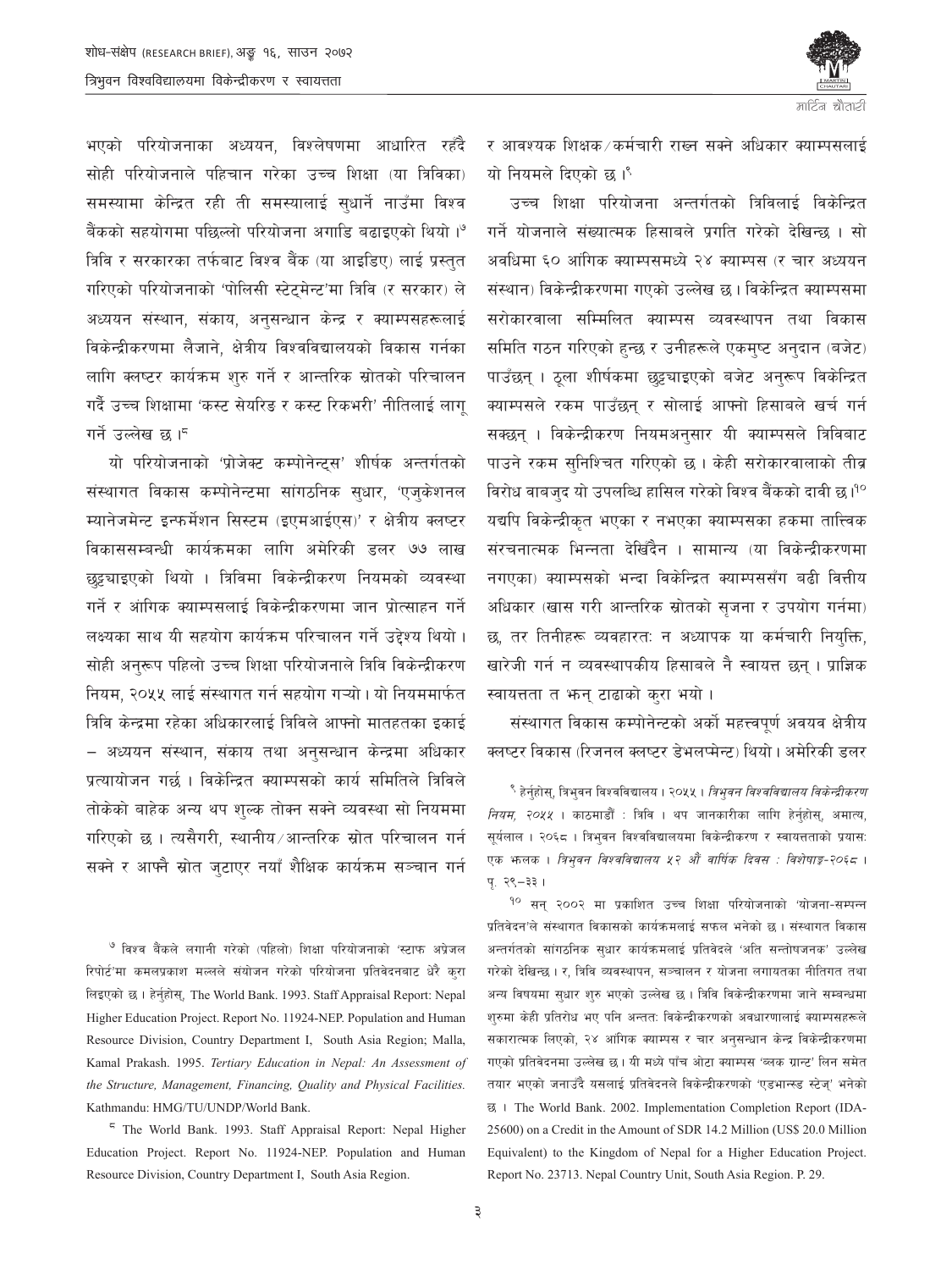

३६ लाख छट्ट्याइएको यो कम्पोनेन्ट तीन चरणमा सम्पन्न गरिने थियो । यो परियोजनाअन्तर्गत शुरुमा दइटा क्षेत्रीय क्याम्पसको क्लष्टर निर्माण गर्ने लक्ष्य थियो, जसअन्तर्गत क्लष्टरमा समाहित हुने क्याम्पसको इएमआईएस विकास गर्ने. तिनलाई विकेन्द्रीकरण गर्ने र अन्ततः स्वायत्तता प्रदान गरिने थियो । प्रत्येक क्लष्टरमा एउटा लिंड क्याम्पस र सात ओटासम्म स्याटलाइट क्याम्पसको एउटा अनौपचारिक समुह या क्लष्टर निर्माण हुने ठानिएको थियो।<sup>99</sup> परियोजनाअन्तर्गत पर्वाञ्चल र पश्चिमाञ्चलमा दइटा क्लष्टर निर्माण गरिने भने पनि केही समयपछि नै पुर्वाञ्चल विश्वविद्यालय गठन (नोभेम्बर १९९४) गर्न कदम चालिएकाले पूर्वी क्षेत्रको क्लष्टर कार्यक्रम खासै अगाडि बढेन ।<sup>१२</sup> पश्चिमाञ्चलका हकमा पनि क्लष्टर कार्यक्रमले थप्रै बाधा-अडचन बेहोर्न पऱ्यो ।

विश्व बैंकसँगको सम्भ्कौताअनुसार पश्चिमाञ्चल क्षेत्रमा क्लष्टर कार्यक्रमको नेतृत्व गर्ने पृथ्वीनारायण क्याम्पसले परियोजनामा हस्ताक्षर भएको सात महिनाभित्र (जन १९९५ सम्म) तयार गर्नुपर्ने थियो। तर यो काम त्यसपछिको तीन वर्षसम्म पनि हुन सकेन। त्रिविका तत्कालीन उपकुलपति केदारभक्त माथेमाको कार्यकालमा प्रारम्भ गरिएको यो कार्यक्रममा नयाँ उपकलपतिको कार्यकालको शुरुमा कुनै चासो देखिएन ।<sup>१३</sup> तर, केही समयपछि पहिलेको

<sup>99</sup> The World Bank. 1993. Staff Appraisal Report: Nepal Higher Education Project. Report No. 11924-NEP. Population and Human Resource Division, Country Department I, South Asia Region.

<sup>१२</sup> पूर्वाञ्चल विश्वविद्यालय स्थापना भएपछि प्रारम्भमा यो क्षेत्रमा क्लष्टर निर्माणको योजना त्यागिएको बुफिन्छ । तर, केही पछि विराटनगरका दुई क्याम्पस, महेन्द्र मोरङ र स्नातकोत्तर क्याम्पस मिलाएर 'मिनी क्लष्टर' निर्माण गरिएको र यसले पहिलो चरण पार गरेको उल्लेख छ : "ढिलै भए पनि पुर्वाञ्चल विकास क्षेत्रमा महेन्द्र मोरङ र स्नातकोत्तर क्याम्पस मिलाएर विराटनगरमा मिनि क्लष्टर निर्माण गरिएको थियो र पहिलो चरणको लगानी सम्पन्न गरिएको थियो। म्यानेजमेन्ट प्लान बनाउने प्रस्ताव तयार गरिएको थियो"। The World Bank. 2002. Implementation Completion Report (IDA-25600) on a Credit in the Amount of SDR 14.2 Million (US\$ 20.0 Million Equivalent) to the Kingdom of Nepal for a Higher Education Project. Report No. 23713. Nepal Country Unit, South Asia Region. P. 29. पूर्वमा क्लष्टर कार्यक्रम कतै पुग्दैन भन्ने जान्दाजान्दै रकम खर्च गर्न र अलिकति भए पनि प्रगति देखाउन मात्र यो कार्यक्रमलाई ब्युँताइएको यसले प्रस्टयाउँछ । पुर्वाञ्चल विश्वविद्यालय स्थापनाको राजनीतिबारे थप जान्न हेर्नुहोस्, Onta, Pratyoush, Devendra Uprety and Lokranjan Parajuli. 2015. How Not to Make New Universities. Paper presented at the Annual Conference on Nepal and the Himalaya, 23 July, Kathmandu.

<sup>9३</sup> पृथ्वीनारायण क्याम्पस (पृनाक्या)ले बनाएको 'व्यवस्थापन योजना'मा लेखिएको छ : "उपकलपति केदारभक्त माथेमाको कार्यकालमा शुरु गरिएको यो कार्यक्रम त्रिविको व्यवस्थापनमा भएको परिवर्तनका कारण केही समयको अन्तरालपछि योजनामा सामान्य परिवर्तन गरेर कार्यक्रम पन: ब्यँताइयो किनकि यो कार्यक्रम कार्यान्वयन नहँदा ठलै रकम खर्च नहने स्थिति बन्यो, र पैसा खर्च गर्नमा त्रिवि र विश्व बैंक दवैको रुचि थियो । सोही अनुरूप पश्चिमाञ्चल क्षेत्रमा क्लष्टर विकास कार्यक्रम अगाडि बढाउन पथ्वीनारायण क्याम्पसले सन् १९९७ को शुरुतिर एउटा कार्यदल गठन गऱ्यो र सो कार्यदलले जुलाई १९९७ मा आफुले तयार गरेको व्यवस्थापन योजना (म्यानेजमेन्ट प्लान) उच्च शिक्षा परियोजनालाई बकायो।

कार्यदलको प्रतिवेदनअनुसार सो व्यवस्थापन योजनाका पाँच उद्देश्य थिए : क) पश्चिममाञ्चल क्षेत्रका क्लष्टर अन्तर्गतका क्याम्पस या संस्थाहरूमा विद्यार्थी भर्ना, शिक्षक र भौतिक सुविधाको अवस्था अध्ययन गर्ने, ख) लिड र स्याटलाइट क्याम्पसहरूबाट प्रमाणपत्र तहलाई चरणबद्ध तवरबाट विस्थापन गर्ने, र माथिल्लो तहलाई भित्र्याउने ग) क्लष्टरका क्याम्पसहरूको मर्मतसम्भार योजना बनाउने, घ) लिड र स्याटलाइट क्याम्पसमा फ्याकल्टी विकासको कार्यक्रम बनाउने र ङ) क्लष्टरका लागि विकेन्द्रीकरण योजना बनाउने ।<sup>१४</sup> व्यवस्थापन योजनाअन्तर्गत पथ्वीनारायण क्याम्पस लिड क्याम्पस हुने, पश्चिमाञ्चल क्षेत्रका त्रिविअन्तर्गतका अन्य क्याम्पस एसोसियट क्याम्पस बन्ने र ती एसोसिएट क्याम्पसका वरपर पनि अन्य स्कल या कलेजको क्लष्टर बनाई आइए तहका विद्यार्थी पढाउने योजना निर्माण भएको पाइन्छ ।<sup>१५</sup> पथ्वीनारायण क्याम्पसले गर्नुपर्ने सबैभन्दा महत्त्वपूर्ण तर कठिन काम प्रमाणपत्र तहलाई सो क्याम्पसबाट विस्थापन गर्न थियो । त्यसबाहेक, यो योजनाको मुख्य उद्देश्य त्रिविलाई विकेन्द्रित गर्न

वर्तमान कुलपति कमलकृष्ण जोशीको कार्यकालमा कार्यान्वयनमा आयो; एसोसियट क्याम्पसहरूले क्लष्टरबारे बिर्सिसकेका थिए ।" Prithvi Narayan Campus (PNC). 1997. Management Plan for Cluster Development Program in Western Development Region. Report prepared by the Task Force, PNC, Pokhara. P. 3.

<sup>&</sup>lt;sup>9</sup><sup>8</sup> PNC. 1997. Management Plan for Cluster Development Program in Western Development Region. Report prepared by the Task Force, PNC, Pokhara. P. 3.

<sup>&</sup>lt;sup>१५</sup> शुरुमा एउटा क्लप्टरमा सात ओटासम्म स्याटलाइट क्याम्पस हुने भनिएको थियो । तर उच्च शिक्षा परियोजनाको बोर्डले पछि पश्चिमाञ्चलको क्लष्टरमा लिड क्याम्पसको रूपमा पुनाक्या र अन्य नौ ओटा क्याम्पस सामेल गर्ने निर्णय गरेको बुफिन्छ जसमध्ये पाँच ओटा त्रिविका आंगिक क्याम्पस र चार ओटा निजी क्याम्पस या स्कूल थिए। Malla, Kamal Prakash. 1995. Tertiary Education in Nepal: An Assessment of the Structure, Management, Financing, Quality and Physical Facilities. P. 114. Kathmandu: HMG/TU/UNDP/World Bank.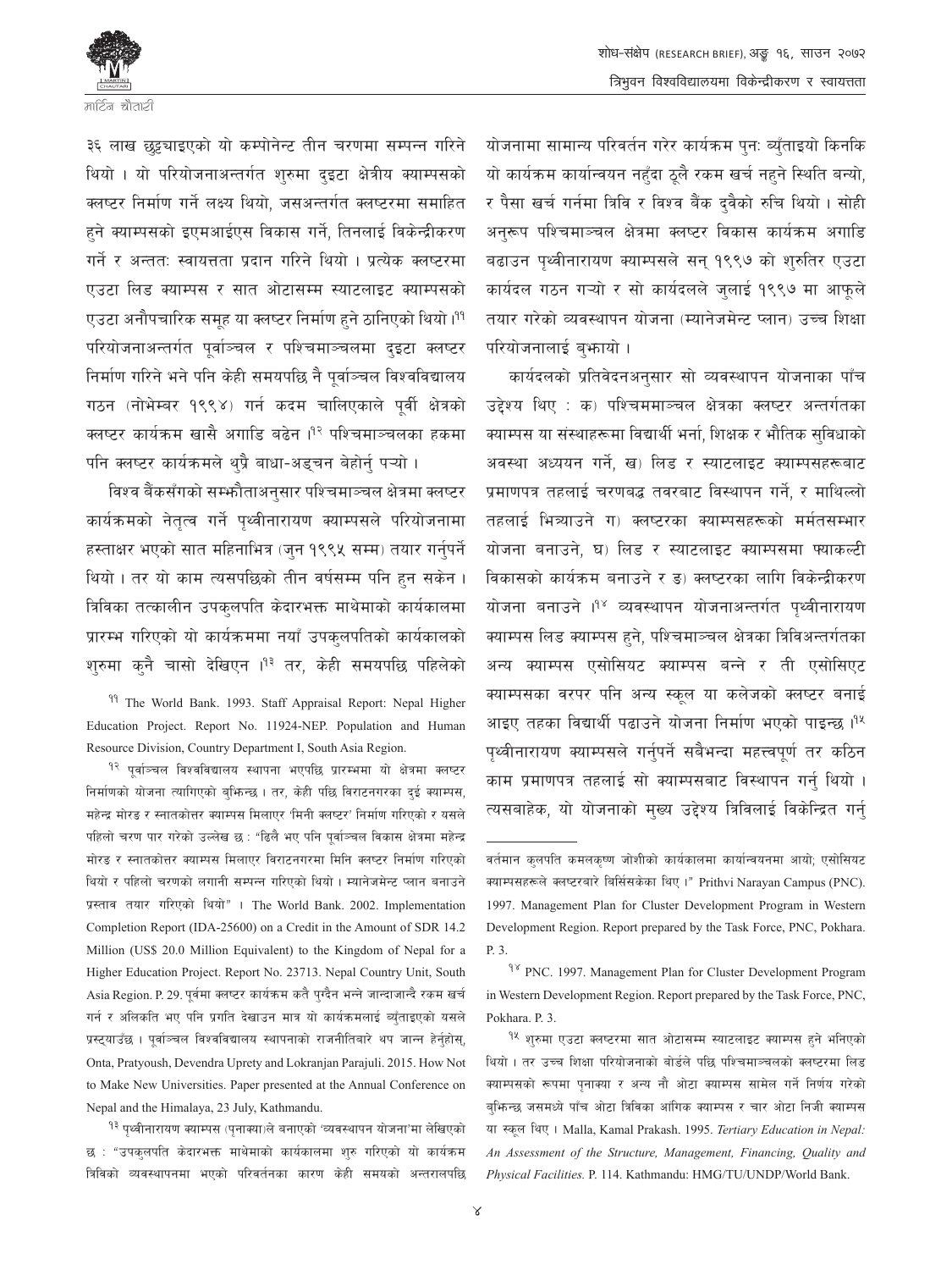

भएकाले यो योजना लाग भएपछि सो क्षेत्रका सबै क्याम्पसका प्राज्ञिक र प्रशासनिक कामलाई पथ्वीनारायण क्याम्पसले एक हिसाबले नेतत्व गर्ने थियो । त्रिविको सो क्षेत्रको परीक्षा सञ्चालन, परीक्षा रजिष्टेसन, लब्धांक पत्र वितरण, स्थानान्तरण प्रमाणपत्र वितरणजस्ता काम पनि पथ्वीनारायण क्याम्पसले नै गर्ने थियो। यी सबै प्रकया गज़ँदै जाँदा पथ्वीनारायण क्याम्पसले क्षेत्रीय स्वायत्तता प्राप्त गर्ने र अन्ततः आफलाई क्षेत्रीय विश्वविद्यालयमा रूपान्तरण गर्ने ठानिएको थियो ।<sup>१६</sup>

तर यो सोचाई, योजनाले मूर्त रूप लिन सकेन । केही सामान्य कम्पोनेन्टस भने कार्यान्वित भए । खास गरी भौतिक निर्माण या मर्मतसम्भारमा छुट्ट्याइएको रकम खर्च भयो । उदाहरणका लागि पथ्वीनारायण क्याम्पसले पेश गरेको परियोजना प्रस्तावमा उल्लेख भए अनुरूप केही नयाँ भवन निर्माण वा भएका भवनमा तला थप्ने, पुस्तकालयमा पुस्तक थप्ने र पुस्तकालयको च्हिएको छतलाई ढलान गर्ने काम भएको थियो।<sup>9७</sup> क्याम्पसलाई परीक्षाको क्षेत्रीय केन्द्र बनाउने प्रारम्भिक काम सम्पन्न भयो तर त्यसपछिका चरण पुरा भएनन् ।<sup>१८</sup>

<sup>9६</sup> हेर्नुहोस् PNC. 1997. Management Plan for Cluster Development Program in Western Development Region. Report prepared by the Task Force, PNC, Pokhara. Pp. 48-49.

<sup>१७</sup> ऋण सहयोग लिने पक्षको टिप्पणीको रूपमा परिशिष्टमा लेखिएको छ : "लिड क्याम्पस पुनाक्यामा विज्ञान प्रगोगशाला भवन बनाइयो र फर्निचर एवं अन्य इक्विप्मेन्ट खरिद गरियो । त्यसबाहेक, एउटा गाडी खरिद गरियो, कम्प्युटर प्रयोगशाला बनाइयो र कार्यक्रम कार्यान्वयनका लागि व्यवस्थापन योजना तयार गरियो ।" त्यस्तै, आफ्नो 'योजना-सम्पन्न प्रतिवेदन'मा विश्व बैंकले पनाक्यामा सबै योजना गरिएका मर्मतसम्भार कार्य तथा नयाँ संरचना निर्माण कार्य सम्पन्न गरिएको तथा सबै सेवा-सविधाहरू उपलब्ध भएको दावी गरेको छ। हेर्नुहोस, The World Bank. 2002. Implementation Completion Report (IDA-25600) on a Credit in the Amount of SDR 14.2 Million (US\$ 20.0 Million Equivalent) to the Kingdom of Nepal for a Higher Education Project. Report No. 23713. Nepal Country Unit, South Asia Region. P. 8 and 29.

<sup>१८</sup> परीक्षा नियन्त्रण कार्यालयको सम्पर्क कार्यालय मात्र पृथ्वीनारायण क्याम्पसमा राखिएको हो। यो कार्यालयको काम परीक्षाका लागि भरिएका फर्महरू र अन्य कामहरू संग्रह गरेर परीक्षा नियन्त्रण कार्यालय, काठमाडौं पठाउने थियो । तर त्यसपछिका चरणहरू भने अभ्यासमा ल्याइएनन् । हेर्नुहोस् के.सी., कृष्ण । २०६७ । पृथ्वीनारायण क्याम्पसको क्रमिक विकासमा सम्बद्ध पक्षहरूको भूमिका । *त्रिभुवन विश्वविद्यालय*, पृथ्वीनारायण क्याम्पस पोखरा : स्वर्ण जयन्ती स्मारिका (२०१७–२०६७)। पु. १–१९ । पोखरा : पुनाक्या; नेपाल, नारायणदत्त । २०५८ । त्रिभुवन विश्वविद्यालयको क्याम्पस समूह विकास कार्यक्रम र पृथ्वीनारायण विश्वविद्यालय । *प्राज्ञमञ्च* १५(६) : १–४ ।

क्लष्टर कार्यक्रमका तीन चरणमध्ये पश्चिमको क्लष्टरले दई चरण पार गरेको विश्व बैंकको प्रतिवेदनमा उल्लेख छ ।<sup>१९</sup>

क्लष्टर कार्यक्रममार्फत त्रिविलाई विकेन्द्रित गर्दै लिड क्याम्पसलाई स्वायत्तता दिँदै छट्टै विश्वविद्यालयसम्म पऱ्याउने लक्ष्य राखिएको योजना असफल भयो। विश्व बैंक स्वयंले क्षेत्रीय क्लष्टर निर्माणसम्बन्धी कम्पोनेन्टलाई सन्तोषजनक मानेको छैन । "अनस्याटिसफेक्टरी" भन्दै विश्व बैंकको प्रतिवेदनमा लेखिएको छः "लामो प्रयासपछि यो क्लष्टरको अवधारणा सन १९९९ मा त्यागियो"।<sup>२०</sup>

#### सुधार परियोजना दुई

पहिलो परियोजना समाप्तिको करिब पाँच वर्षपछि विश्व बैंककै आर्थिक सहयोगमा दोस्रो उच्च शिक्षा परियोजना लाग गरियो। परियोजनाको नाउँमै दोस्रो गाँसिएकाले पहिलो परियोजनाको निरन्तरताको रूपमा यसलाई हेरिएको देखिन्छ । प्रभावकारी व्यवस्थापन एवं प्राज्ञिक संस्थाहरूको वित्तीय 'सस्टेनेबिलिटी' अभिवद्धि गर्ने लक्ष्य लिएको यो परियोजनाका चार ओटा अवयव थिए, जसमध्ये सबैभन्दा ठलो हिस्सा सधार अनुदान (रिफर्म ग्रान्ट) ले ओगटेको थियो ।<sup>२१</sup> सुधार अनुदानको कम्पोनेन्टलाई अमेरिकी डलर ४ करोड छट्ट्याइएको थियो, जन विश्व बैंकको यो परियोजनामा समग्र योगदानको दई तिहाई हिस्सा हो ।<sup>२२</sup> 'रिफर्म ग्रान्ट'लाई 'इन्सेन्टिभ,' 'पर्फर्मेन्स' र 'म्याचिङ ग्रान्ट'मा विभाजन गरिएको थियो ।

<sup>98</sup> The World Bank. 2002. Implementation Completion Report (IDA-25600) on a Credit in the Amount of SDR 14.2 Million (US\$ 20.0 Million Equivalent) to the Kingdom of Nepal for a Higher Education Project. Report No. 23713. Nepal Country Unit, South Asia Region. P. 29.

<sup>20</sup> The World Bank. 2002. Implementation Completion Report (IDA-25600) on a Credit in the Amount of SDR 14.2 Million (US\$ 20.0 Million Equivalent) to the Kingdom of Nepal for a Higher Education Project. Report No. 23713. Nepal Country Unit, South Asia Region. P. 7.

<sup>२१</sup> अन्य तीन कम्पोनेन्टमा विद्यार्थी वित्तीय सहायता, उच्च माध्यमिक शिक्षा र प्रणालीको क्षमता बलियो तुल्याउने थिए । The World Bank. 2007. Project Appraisal Document on a Proposed Grant in the Amount of SDR 41.6 Million (US\$ 60.0 Million Equivalent) to Nepal for a Second Higher Education Project. Report No. 34916-NEP. Human Development Unit, South Asia Region.

<sup>२२</sup> यसमध्ये ३ करोड ५५ लाख डलर रिफर्म ग्रान्टअन्तर्गत र बाँकी ४५ लाख डलर अनसन्धान अनुदान भनेर छट्ट्याइएको थियो।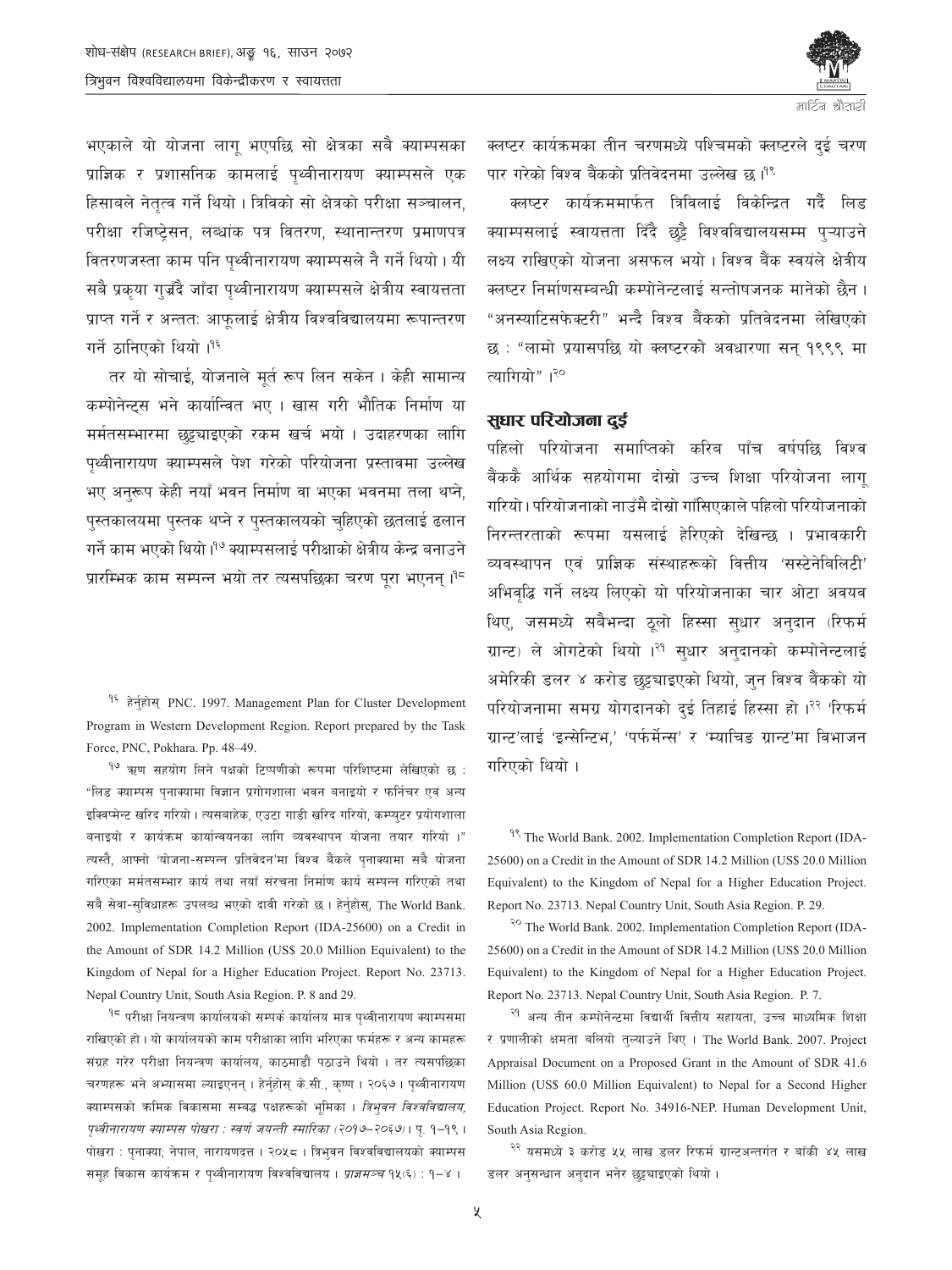

सुधार अनुदान यो परियोजनाको ठुलो हिस्सा हुने भएकाले परियोजना तयारी क्रममै विश्व बैंक या आइडिएले त्रिविसँग विभिन्न चरणमा वार्ता गरेर त्रिविलाई आफू मातहतका आंगिक क्याम्पसलाई स्वायत्त तल्याउन स्वायत्ततासम्बन्धी नियम तयार गरी ग्रहण गर्न या लाग गर्न लगाएको थियो । सोही अनुरूप त्रिविले पनि स्वायत्ततासम्बन्धी नियम, २०६२ जारी गरेको थियो र सोवापत त्रिविले दश लाख अमेरिकी डलर पाएको थियो । त्यसबाहेक, उसले आफ्ना क्याम्पसलाई स्वायत्तता दिए वापत प्रति क्याम्पस एक लाख डलर थप पाउने गरी त्रिविलाई विकेन्द्रीकरणमा गएका क्याम्पसलाई स्वायत्ततामा जान दिनमा थप प्रोत्साहित गर्ने व्यवस्था थियो ।

'दोस्रो उच्च शिक्षा परियोजना' अन्तर्गतको सुधार अनुदान कम्पोनेन्टमार्फत परियोजना अवधिभर त्रिविका छ ओटा क्याम्पसलाई स्वायत्त तुल्याउने लक्ष्य राखिएको थियो। त्यस्तै, थप १० ओटा क्याम्पसलाई विकेन्द्रित गर्ने र १० ओटा सामदायिक क्याम्पसलाई सघाउने उद्देश्य उक्त परियोजनाको थियो ।

त्रिविमातहतका विकेन्द्रीकरणमा गएका क्याम्पसलाई स्वायत्ततामा जान प्रोत्साहित गर्न 'इन्सेन्टिभ ग्रान्ट'को व्यवस्था गरिएको थियो । स्वायत्तमा जान निर्णय गर्ने क्याम्पसले त्रिवि केन्द्रीय कार्यालयसँग सम्फौता गरेपछि सोबापत दई लाख डलर प्रोत्साहन अनुदान (इन्सेन्टिभ ग्रान्ट) पाउने थियो। क्याम्पसहरूले गर्ने प्रगतिको आधारमा 'पर्फर्मेन्स ग्रान्ट' दिइने व्यवस्था थियो ।<sup>२३</sup> क्याम्पसहरूले निजी स्रोत या लगानी सजना गर्न प्रोत्साहित गर्नका लागि 'म्याचिड ग्रान्ट' राखिएको थियो। सहभागी संस्थाले जति रकम आन्तरिक रुपमा जोहो गर्न सक्छ सोही बराबरको रकम यो परियोजनाबाट दिइने र यसअन्तर्गत बढीमा २० लाख डलर र विकेन्द्रितका हकमा तीन लाख डलरसम्म पाउन योग्य हने देखिन्छ । तर, सबै ग्रान्ट मिलाएर बढीमा २५ लाख डलरसम्म मात्र एउटा स्वायत्त क्याम्पसले पाउन सक्थ्यो । विकेन्द्रीकरणमा गएका क्याम्पसले बढीमा चार लाख डलर पाउन सक्ने व्यवस्था थियो।<sup>२४</sup>

<sup>२३</sup> यसअन्तर्गत प्रत्येक स्वायत्त क्याम्पस, साना विश्वविद्यालय र सामुदायिक क्याम्पसले १५ लाख डलर सम्मको पर्फर्मेन्स ग्रान्ट पाउन सक्ने व्यवस्था थियो भने विकेन्द्रित क्याम्पसले दई लाख डलर सम्मको ।

<sup>२४</sup> स्वायत्ततामा गएका, साना विश्वविद्यालय, १० ओटासम्म सामुदायिक क्याम्पस र त्यतिकै संख्यामा विकेन्द्रीकृत क्याम्पसले म्याचिड ग्रान्ट र पर्फर्मेन्स ग्रान्ट पाउन सक्ने व्यवस्था देखिन्छ ।

ठलो आर्थिक सहयोगको व्यवस्था गरिए पनि त्रिविका विकेन्द्रित आंगिक क्याम्पसलाई स्वायत्ततामा लैजाने परियोजनाले लक्ष्य अनरूप गति लिएन । त्रिविले स्वयंले स्वायत्ततासम्बन्धी नीति बनाएको हो तर सो नीति लाग गर्नमा उसले खासै ध्यान दिएन। ऊ मातहतका क्याम्पस, जो पहिलेदेखि नै यो नीति प्रति सशंकित थिए, ले पनि जाँगर देखाएनन् । त्यसैले परियोजनाको आधा अवधि सकिँदासम्म जम्मा एउटा कलेज (इलामस्थित महेन्द्ररत्न बहुमुखी क्याम्पस) ले मात्र (जनवरी २०१० मा) स्वायत्तता प्राप्त गऱ्यो । त्यसअघि विकेन्द्रीकरणमा समेत नगएको क्याम्पस थियो यो । आधा अवधि सकिँदासम्म परियोजनाका लागि छट्टचाइएको खर्चमध्ये जम्मा १८.५ प्रतिशत मात्र खर्च भयो । र, मध्यावधि मुल्यांकनमा 'दोस्रो उच्च शिक्षा परियोजना'लाई "मोडरेटली अनस्याटिस्फेक्टरी" भनियो ।<sup>२५</sup>

परियोजनाको कार्यान्वयन सस्त हन्मा परियोजना सञ्चालनमा त्रिवि संयन्त्रको सीमित भूमिका (अफ़ भन्नुपर्दा परियोजना कार्यान्वयनमा त्रिविको असहयोग) ले काम गरेको थियो । स्वायत्ततासम्बन्धी नियमको कार्यान्वयनकर्ता त्रिवि भएकाले ऊमातहतका क्याम्पसलाई स्वायत्ततामा लैजाने परियोजनाको मुख्य हर्ताकर्ता विश्वविद्यालय अनुदान आयोग नभई त्रिवि नै हुनुपर्ने त्रिवि संयन्त्रको बुफाई थियो । तर परियोजनाको 'इम्प्लिमेन्टेसन् एजेन्सी' विश्वविद्यालय अनुदान आयोग थियो, जसलाई विशेषगरी त्रिविका प्राध्यापक ∕ कर्मचारीले रुचाएका थिएनन् ।<sup>२६</sup> अन्तत: सन् २०११ मा परियोजना पन:संरचना क्रममा 'त्रिवि सधार' सब-कम्पोनेन्ट थपियो र त्रिविलाई नै सो कम्पोनेन्टको कार्यान्वयन गर्ने

<sup>२५</sup> परियोजना असफलप्रायः हन्**मा परियोजना तयारी क्रमका बेलाको राजनीति**क द्वन्द्व; कार्यान्वयन गर्ने निकाय (विश्वविद्यालय अनुदान आयोग)को कमजोर क्षमता; उच्च शिक्षा क्षेत्रमा भएको व्यापक विस्तार र परिवर्तनको प्रतिरोध (त्रिविका सम्बद्ध शिक्षक कर्मचारीको र खास गरी स्वायत्तताको विपक्षमा) लाई विश्व बैंकले कारक मानेको देखिन्छ । The World Bank. 2014. Implementation Completion and Results Report (IDA Grant-H274-NP) on a Grant in the Amount of SDR 41.6 Million (US\$ 60.0 Million Equivalent) to Nepal for a Second Higher Education Project. Report No. ICR00002849. Bangladesh, Bhutan, Nepal Country Management Unit, South Asia Region. Pp. 6-7.

<sup>२६</sup> इन्जिनियरिङ अध्ययन संस्थानका पूर्व डिन र विश्व बैंकको नेपाल कार्यालयका वरिष्ठ शिक्षा परामर्शदाता राजेन्द्रध्वज जोशीसँग २६ जुन २०१५ मा गरिएको कुराकानी । Republica. 2010. UGC Gives Up Campus Autonomy Project; TU Takes Over. 17 July. Available at http://archives.myrepublica. com/portal/index.php?action=news\_details&news\_id=21115; ५ जुन २०१५ मा हेरिएको ।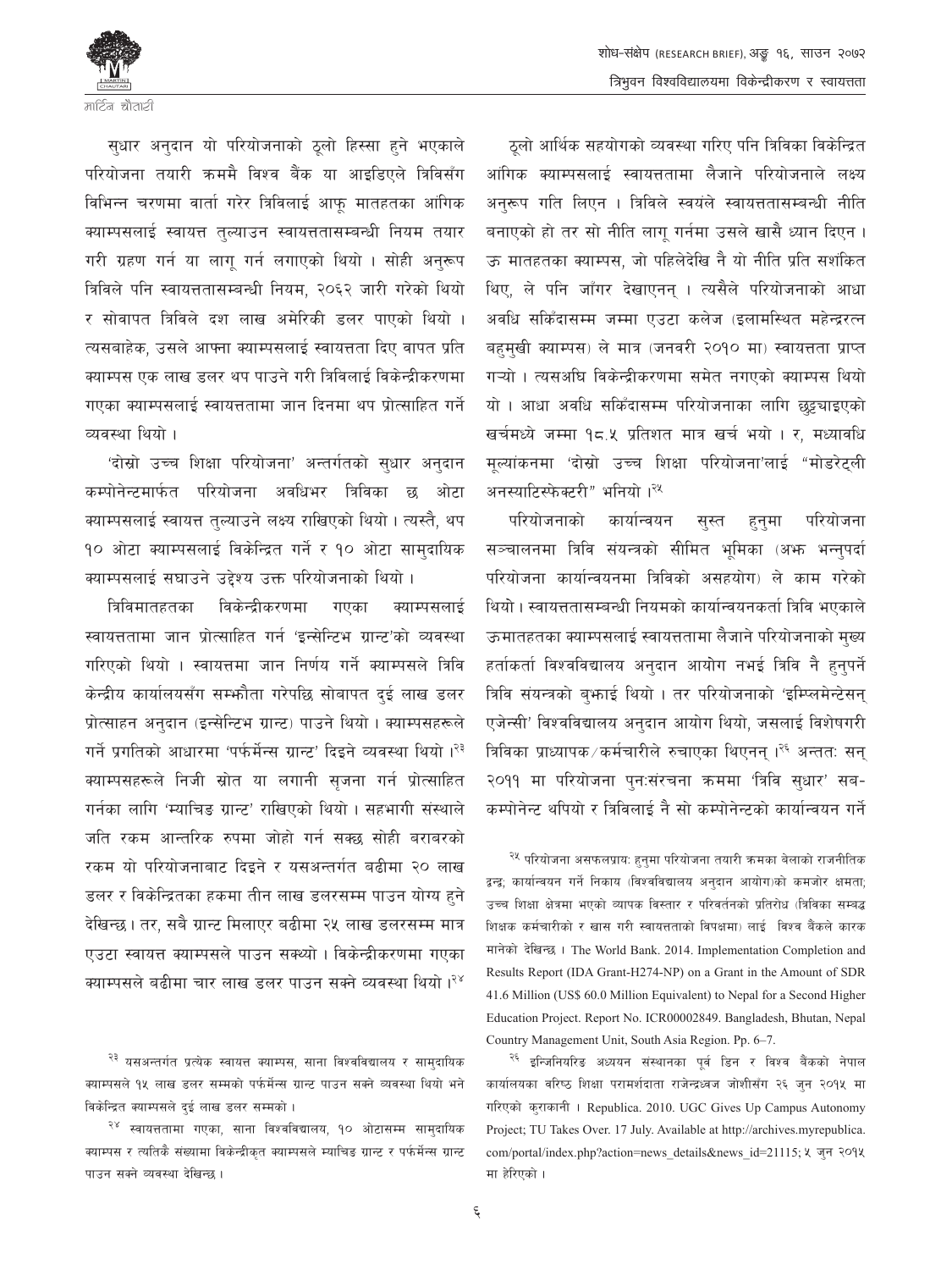

निकाय तोकियो ।<sup>२७</sup> स्वायत्ततामा जाने क्याम्पसको संख्या पहिले छ तोकिएकोमा त्यसको आधा तुल्याई तीन ओटा क्याम्पसलाई मात्र स्वायत्त बनाउने नयाँ लक्ष्य राखियो।

परियोजनाको अन्तसम्म आइपुग्दा विकेन्द्रीकरणमा जाने क्याम्पसको संख्या ४९ पुग्यो भने जम्मा चार ओटा क्याम्पस स्वायत्ततामा गए । त्यस्तै, ८९ ओटा सामुदायिक क्याम्पसलाई सहायता रकम बाँडिएको थियो। तर पनि समग्र परियोजनाको ६४ प्रतिशत बजेट रकम मात्र खर्च हुन सक्यो ।<sup>२८</sup>

सिद्धान्तमा विकेन्द्रीकरण / स्वायत्तताबारे जे उल्लेख भए पनि त्रिवि केन्द्रीय प्रशासनले आफुले चाहेको बखत यो वा ऊ नियम प्रयोग गरी मुख्यतः विकेन्द्रित भनिएका क्याम्पसमा हस्तक्षेप गर्न सक्छ र गरिरहेको छ। अहिले सम्मको अनुभवले त्रिविले विकेन्द्रित क्याम्पस आर्थिक रूपमा (विद्यार्थीबाट अतिरिक्त शुल्क लिनेबाहेक) बाहेक प्रशासनिक/प्राज्ञिक तहमा विकेन्द्रित होऊन् भन्ने चाहेको छैन । स्वायत्तताका सम्बन्धमा पनि यही करा भन्न सकिन्छ । त्रिविले स्वायत्तता प्रदान गरेको पहिलो क्याम्पस, महेन्द्ररत्न बहुमुखी क्याम्पस, इलाममा गरिएको अध्ययनले प्रशासनिक⁄आर्थिक तहमा केही स्वायत्तता देखिए पनि प्राज्ञिक स्वायत्तताको अभ्यास भएको देखाउँदैन् । क्याम्पसमा एउटा नयाँ विषय हर्टिकल्चर र फ्लोरिकल्चर व्यवस्थापनको अध्यापन शुरु गरिएको बाहेक अन्य नयाँ पाठ्यक्रम तयार गर्ने, परीक्षा सञ्चालन गर्ने र उपाधि प्रदान गर्ने काम भएको छैन।<sup>२९</sup> यी तीन प्राज्ञिक स्वायत्तताका आधारभूत अवयव हुन् । यद्यपि, स्वायत्ततामा गएबापत पाइने र अन्य अनुदान उपयोग गरी क्याम्पसको भौतिक संरचनामा राम्रै परिवर्तन भएको छ ।

<sup>२७</sup> सँगै त्रिविअन्तर्गत नै नयाँ २० कार्यक्रम सञ्चालन गर्न बजेट छुट्टचाइयो । त्यसबाहेक, पहिले १० ओटा सामुदायिक क्याम्पसलाई अलि ठूलो रकम दिने भनिएकोमा सोलाई परिवर्तन गरी ९० सामुदायिक क्याम्पसलाई थोरैथोरै रकम बाँड्ने लक्ष्य राखियो। हेर्नुहोस्, The World Bank. 2012. Restructuring Paper on a Proposed Project Restructuring of Second Higher Education Project (Grant Number: H274-Nep), February 22, 2007 to Nepal. Human Development Unit, South Asia Region.

<sup>२८</sup> परियोजनाको पछिल्लो पाँच महिनामा १४ प्रतिशत रकम खर्च गरेर त्यसअघि 'मोडरेट्ली स्याटिसफेक्टरी' भएको परियोजनालाई 'स्याटिसफेक्टरी'को तहमा प्ऱ्याइएको देखिन्छ।

<sup>२९</sup> हेर्नुहोस्, राई, रमेश । सन् २०१४ । महेन्द्ररत्न बहुमुखी क्याम्पस, इलाम : स्वायत्त हुँदै विश्वविद्यालयतर्फ ? अप्रकाशित प्रतिवेदन, मार्टिन चौतारी, काठमाडौँ ।

#### सुधार कार्यजनम असफल किन ?

त्रिविलाई केन्द्रमा राखी शुरु गरिएका क्लष्टर ∕विकेन्द्रीकरण र खास गरी स्वायत्ततासम्बन्धी कार्यक्रमको कार्यान्वयन र उपलब्धि सन्तोषजनक मान्न सकिँदैन । यी कार्यक्रम असफल हन्का पछाडि केही कारण छन् । पहिलो, राजनीतिक दलका विद्यार्थी भातृ संगठन, शिक्षक ∕ कर्मचारी र प्राध्यापक संघबीचमा विकेन्द्रीकरण र स्वायत्ततालाई ब्भने विषयमा शुरुदेखि नै मतान्तर थियो र अहिले पनि छ। शुरुमा त्रिविमा रहेका स्थायी शिक्षक ⁄ कर्मचारीले विकेन्द्रीकरणलाई त्रिवि (र नेपाल सरकार पनि) ले क्रमश: क्याम्पसमा लगानी कम गर्दे जान्छ र अन्तत: यो नियमले त्रिविबाट पाउँदै आएको पेन्सन ⁄ उपदान लगायतका सेवा सुविधामा असर पर्न सक्छ भन्दै यस नियमको विरोध गरे।<sup>३०</sup> त्रिविका क्याम्पस विकेन्द्रीकरण ∕ स्वायत्ततामा जानुमा विश्व बैंकबाट पाउने अनुदानले मात्र प्रोत्साहन गरेको भन्ने बुभ्राई क्याम्पसमा व्यापक देखिन्छ।<sup>३१</sup>

दोस्रो, विशेषगरी विद्यार्थी संगठनले विकेन्द्रीकरणलाई क्याम्पस निजीकरण गर्ने सुनियोजित चालबाजीको रूपमा लिए । उनीहरूले विकेन्द्रीकरण / स्वायत्तताको नियममा क्याम्पसहरूले 'अतिरिक्त शल्क' तोक्न सक्ने प्रावधानलाई उच्च शिक्षालाई निजीकरण गर्न लागिएको रूपमा अर्थ्याए । विश्व बैंकबाट अनुदान पाउने लोभमा त्रिविका आंगिक क्याम्पसलाई स्वायत्तता दिँदा गरिब विद्यार्थी उच्च शिक्षाबाट वञ्चित हुन्छन् भन्ने उनीहरूको बुफाई थियो ।<sup>३२</sup>

<sup>३०</sup> हेर्नुहोस् अमात्य, सूर्यलाल । २०६८ । त्रिभुवन विश्वविद्यालयमा विकेन्द्रीकरण र स्वायत्तताको प्रयास: एक भन्लक । त्रिभुवन विश्वविद्यालय ५२ औं वार्षिक दिवस *विशेषाङ्क-२०६८* । काठमाडौँ : त्रिवि ।

<sup>३१</sup> अनुदानमा प्राप्त रकमलाई प्रयोग गर्न क्याम्पसको शैक्षिक गुणस्तरमा सुधार गर्न सकिन्छ भन्ने आत्मविश्वासको कमीले पनि त्रिविका क्याम्पसहरू स्वायत्ततामा जान अनिच्छक देखिन्छन् । एकजना क्याम्पस प्रमुखले भने- "त्रिविका आंगिक क्याम्पसहरू स्वायत्ततामा जाऊन् भन्ने हाम्रो भन्दा पनि विश्व बैंकको चाहना हो। स्वायत्तताका लागि क्याम्पसलाई विश्व बैंकले ठूलो लगानी गरेको छ । विश्व बैंकबाट प्राप्त हुने यो अनुदान क्याम्पसको शैक्षिक/भौतिक समृद्धिमा प्रयोग गर्दै क्याम्पस स्वायत्त बनाऊ भन्ने हो । तर क्याम्पसमा कहिलेकाहीँ त यस्तो रकम राम्रोसँग प्रयोग गर्न सकेन भने भन् खतरा हुन सक्छ । अवस्था सबैलाई थाहै छ, रकम आएपछि सबैभन्दा पहिले मलाई यति प्रतिशत चाहियो भन्नेहरू आउँछन् । त्यसैले पनि स्वायत्ततामा जान हामीले कनै हतार गरेनौँ।" शंकरदेव क्याम्पसका प्रमुख प्रकाशमान प्रधानसँग १४ जुन २०१५ गरिएको कुराकानी ।

<sup>३२</sup> हेर्नुहोस् न्यौपाने, लेखनाथ । २०६७ । त्रिविका पदाधिकारी डलर खान लालायित छन् । *विद्यार्थी आन्दोलनमा २२ वर्ष* । पृ. ५४०–५४२ । काठमाडौँ : अनेरास्ववियु (कान्तिकारी) । शुरुबाटै विशेषगरी अनेरास्ववियु (कान्तिकारी) को त्रिवि स्वायत्ततासम्बन्धी नियम, २०६२ खारेज हुनुपर्छ भन्ने घोषित माग थियो । त्यस्तै,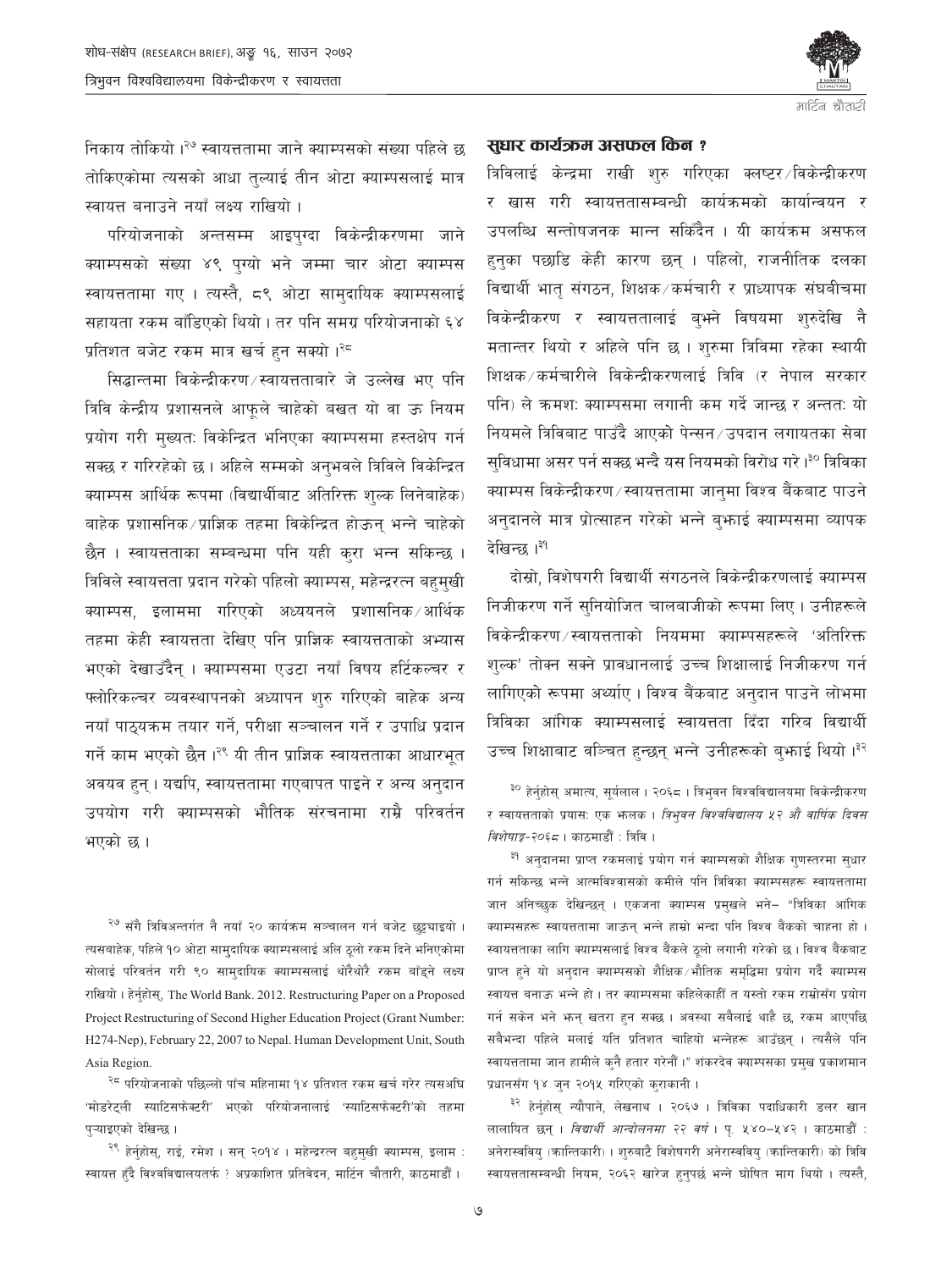

त्रिविका विकेन्द्रीकरणमा नगएका क्याम्पसका पदाधिकारीहरूले विकेन्द्रीकरणमा नजान वा ढिलो गरी जानमा विद्यार्थी र शिक्षक⁄कर्मचारी संघको प्रतिरोधले काम गरेको बताएका छन्।<sup>३३</sup>

तेस्रो, विकेन्द्रीकरण ⁄ स्वायत्ततामा नजाँदा अहिले त्रिविमा कार्यरत केही शिक्षक / कर्मचारीले क्याम्पसमा जन प्रकारको 'सहलियत' उपभोग गरिरहेका छन् क्याम्पस विकेन्द्रीकरण स्वायत्तता गएको खण्डमा त्यो गम्ने डरले पनि विरोध भएको देखिन्छ । विशेषगरी विभिन्न राजनीति पार्टी आबद्ध प्राध्यापक कर्मचारी संघमा राजनीति गर्नेहरूले त्रिविमा अहिले जसरी नपढाइकन जागिर खाइरहेका छन् क्याम्पस स्वायत्ततामा गएको खण्डमा त्यसै गरिरहन उनीहरूले सम्भव देखेका छैनन् । यसले पनि त्रिविका आंगिक क्याम्पस स्वायत्ततामा जाने प्रक्रियालाई अवरोध गरेको देखिन्छ ।

विकेन्द्रीकरण र खास गरी स्वायत्तताको नियम मुताविक विकेन्द्रीकरण ⁄ स्वायत्ततामा जानका लागि क्याम्पसका सबै पक्ष (शिक्षक, कर्मचारी, विद्यार्थी संगठन, आदि) को सहमति आवश्यक हन्छ । यस्तो सहमति ज्टाउन क्याम्पसमा विद्यमान 'अति राजनीतिकरण'को संस्कार बाधक भएको क्याम्पस सम्बद्धहरूको कथन छ । त्यसबाहेक, स्वायत्ततामा जाने क्याम्पसको प्रशासनिक

<sup>३३</sup> मार्टिन चौतारीले मे–जुन २०१५ का विभिन्न मितिमा क्याम्पसका पदाधिकारीसँग गरेको कुराकानी । चौतारीले विकेन्द्रकरणमा गएका, स्वायत्ततामा गएका र दुवैमा नगएका उपत्यका र उपत्यका बाहिरका त्रिविका केही आंगिक क्याम्पसका पदाधिकारी तथा विद्यार्थीसँग विकेन्द्रीकरण/स्वायत्तताको अनुभव (अथवा नजानका कारण) बारे जान्न अध्ययन /छलफल गरेको थियो। मूलत: क्याम्पस तहमा विकेन्द्रीकरण ∕स्वायत्ततालाई बुभने र त्यसको कार्यान्वयन अवस्थाका विषयमा ती छलफल केन्द्रित थिए।

संरचना (क्याम्पस व्यवस्थापन तथा विकास परिषद्) मा क्याम्पसभित्रका सरोकारवालाको अतिरिक्त बाहिरका स्थानीय समदायको (नगरपालिका गाविसका प्रमुख, समाजसेवी, दाता, अभिभावक लगायत तथा त्रिविका केन्द्रीय विभागका प्रमुख प्रतिनिधि) पनि संलग्नता रहने व्यवस्था छ ।<sup>३४</sup> यो व्यवस्थाले सबैको सहमति खोज्ने र अहिलेको (दलीय भागबण्डा र) ध्रवीकत समाजमा सबै सरोकारवालाको सम्मति लिएर अगाडि बढन कठिन भएको बताइन्छ ।<sup>३५</sup> राजनीतिक भागबण्डामा नियक्त हुने नेतृत्व (क्याम्पस प्रमुख) ले क्याम्पसलाई स्वायत्ततामा लान सक्छ भन्ने क्रामा क्याम्पसभित्रै शंका छ । र, स्वायत्तताको प्रक्रिया त्रिविमा ढिलो हुनुमा सवल नेतृत्वको अभाव पनि हो।<sup>३६</sup>

त्रिवि स्वायत्ततासम्बन्धी नियम, २०६२ मा "क्याम्पस अन्तर्गतको कनै पदको दरबन्दी रिक्त भएका सो दरबन्दीमा आवश्यकता अनुसार अस्थायी वा करार सेवाका लागि शिक्षक वा कर्मचारी नियुक्ति गर्न सकिने छ । यसरी नियुक्त हुने शिक्षक वा कर्मचारीको कनै पनि किसिमको दायित्व विश्वविद्यालयले बेहोर्ने छैन" भन्ने व्यवस्था गरिएको थियो । यो प्रावधानलाई लिएर विशेष गरी आंगिक क्याम्पसमा कार्यरत करार शिक्षक/अस्थायी कर्मचारीले 'करार शिक्षक ⁄ कर्मचारी' को जिम्मेवारीबाट त्रिवि पन्छिन लागेको भन्दै यसको विरोध गरे । अन्तत: त्रिवि विशेष साधारण सभाले २०६८ सालमा सो नियममा संशोधन गऱ्यो । त्रिवि स्वायत्ततासम्बन्धी नियम, २०६२ बाट "यसरी नियुक्त हुने शिक्षक वा कर्मचारीको कुनै पनि किसिमको दायित्व विश्वविद्यालयले

<sup>३४</sup> हेर्नुहोस् त्रिभुवन विश्वविद्यालय । २०५५ । *त्रिभुवन विश्वविद्यालय* विकेन्द्रीकरण नियम, २०५५ । काठमाडौँ : त्रिवि; त्रिभुवन विश्वविद्यालय । २०६२ । *त्रिभुवन विश्वविद्यालय स्वायत्ततासम्बन्धी नियम, २०६२* । काठमाडौँ : त्रिवि ।

<sup>३५</sup> अध्ययन संस्थान ब्याम्पसभित्रको आन्तरिक राजनीतिक शक्ति-संरचना नमिलेसम्म आन्तरिक स्रोतको परिचालन र व्यवस्थापन गर्न कठीन हुने कुरा विभिन्न क्याम्पस प्रमुखले बताएका थिए।

<sup>३६</sup> छलफल क्रममा उपत्यकाका अर्का क्याम्पस प्रमुखले भने – "त्रिवि विकेन्द्रीकरणसम्बन्धी नियम, २०५५ मा क्याम्पस व्यवस्थापन समितिको संरचना समावेशी जस्तो त देखिन्छ र त्यो उत्तिकै समस्याग्रस्त पनि छ । सबै पक्षलाई समेटेको (विद्यार्थी, प्राध्यापक, कर्मचारी, नगरपालिका, अभिभावकका प्रतिनिधि) व्यवस्थापन समितिबाट अहिलेको राजनीतिक सामाजिक वातावरणमा काम गर्न कठिन छ किनकि हरेक कुरामा दलीय भागबण्डा गरिन्छ । सबै 'स्टेकहोल्डर' लाई मनाउन त्यति सजिलो छैन ।" रत्नराज्य लक्ष्मी कयाम्पसका प्रमुख रुद्र पौडेलसँगको १४ जुन २०१५ मा गरिएको कराकानी।

विद्यार्थीका तर्फबाट त्रिवि सभामा सभासद रहेका अनेरास्वविय् (कान्तिकारी) का केन्द्रीय अध्यक्ष हिमाल शर्माले त्रिविका तत्कालीन कुलपति (प्रधानमन्त्री) भन्लनाथ खनाललाई "त्रिवि स्वायत्तता प्राप्त अध्ययन संस्थान वा क्याम्पससम्बन्धी नियम, २०६२ संशोधन होइन खारेज गरियोस" भन्दै पत्र लेखेका थिए । "आंगिक क्याम्पसलाई अन्तत: निजीकरणमा धकेल्नका लागि स्वयत्तताको यो अवधारणा आएकोले उक्त संशोधन प्रस्ताव फिर्ता लिई अविलम्ब खारेजीको प्रक्रिया अगाडि बढाइयोस्," शर्माले पत्रमा लेखेका छन्। पत्रको पूर्णपाठ www.himalsharma.com/blog\_view. php?token=16 मा उपलब्ध छ। सन् २०११ मा तत्कालीन व्यवस्थापिका संसदको अन्तर्राष्टिय सम्बन्ध र मानवअधिकार समितिले पनि त्रिविको नाममा क्याम्पसलाई स्वयत्तता प्रदान गर्ने प्रक्रिया रोक्न आदेश दिएको थियो। तर यस आदेशलाई त्रिविले त्यतिबेला बेवास्ता गरेको थियो । हेर्नुहोस् The Kathmandu Post. 2011. Higher Education: TU Amends Rules on Autonomy. 22 March. Available at www. ekantipur.com/2011/04/22/top-story/higher-educationtu-amends-rules-onautonomy/332884.html; ५ जुन २०१५ मा हेरिएको ।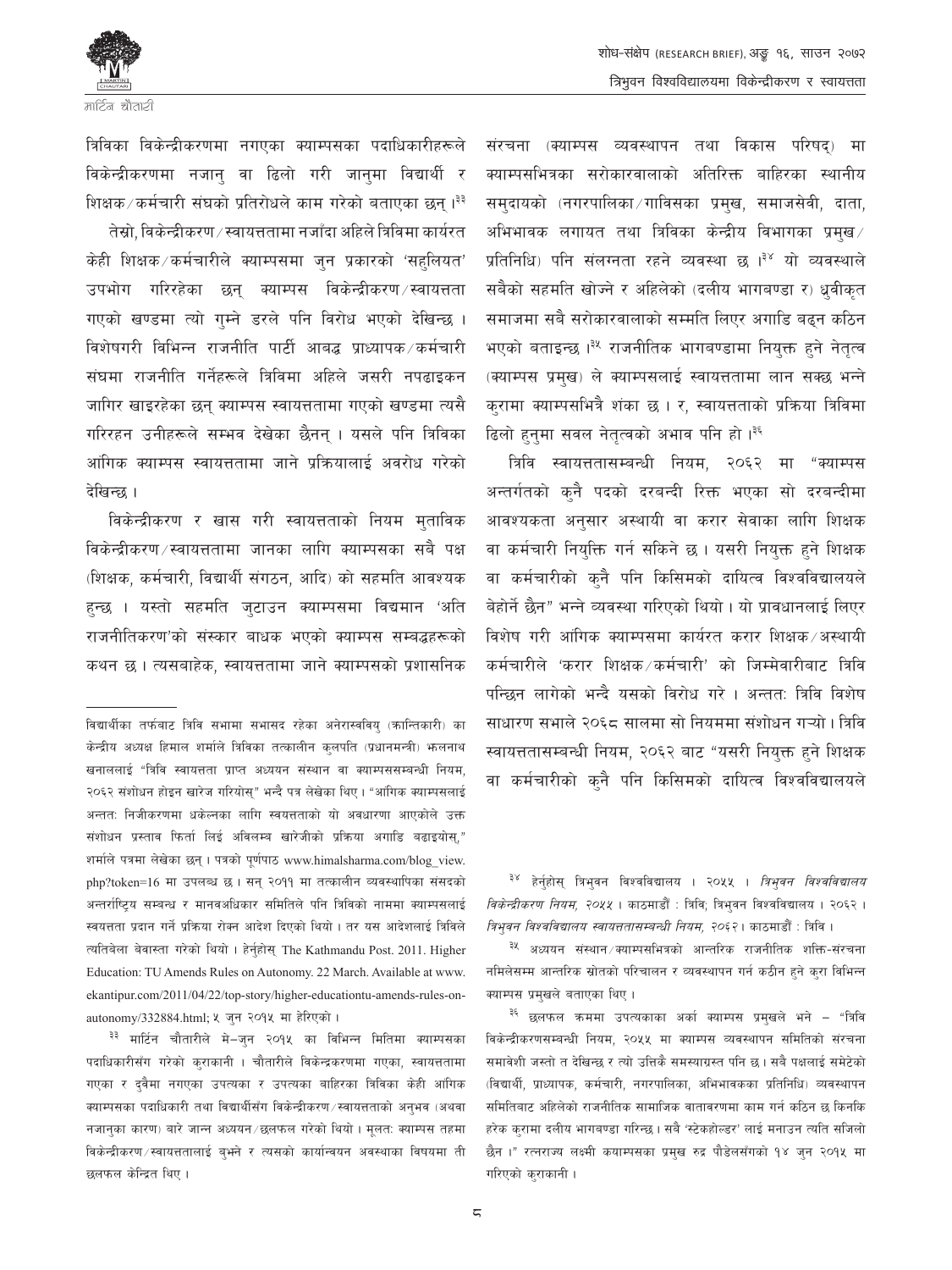

बेहोर्ने छैन" भन्ने वाक्यांश हटाइयो ।<sup>३७</sup> यो संशोधन त्रिविका करार शिक्षक ∕कर्मचारीलाई स्वायत्ततामा गए पनि त्रिवि उनीहरूको जिम्मेवारीबाट पन्छन लागेको होइन देखाउन गरिएको थियो । तर यस संशोधनले पनि शिक्षक⁄कर्मचारीको आशंका निवारण गर्न सकेको छैन् । र, स्वायत्ततामा जानका लागि मूलत: अस्थायी/करारका शिक्षक/कर्मचारी वाधक भएको बताइन्छ ।<sup>३८</sup>

विकेन्द्रीकरण (या स्वायत्ततामा) गएका व्यवस्थापन संकाय, विज्ञान तथा प्रविधि पढाई हने क्याम्पसले बजारमा धेरै बिक्ने भनिएका निश्चित विषय (जस्तै, बिबिए, बिबिएम, एमबिए वा इन्जिनियरिङ) पढ्ने विद्यार्थीबाट अतिरिक्त शुल्कमार्फत राम्रो आम्दानी गर्न सक्ने सम्भावना छ । व्यवस्थापन संकाय पढाई हुने शंकरदेव क्याम्पस, नेपाल कमर्स क्याम्पस (मीनभवन) ले विकेन्द्रीकरणमा गएर आफु अनुकुल पढाई गरेर प्रशस्त आम्दानी पनि गरेको बताइन्छ तर अन्य विकेन्द्रीकृत क्याम्पसले त्यसो गर्न सकेका छैनन् ।<sup>३९</sup> खास गरी मानविकी तथा सामाजिक संकायमात्र पढाउने क्याम्पस (जस्तै, रत्नराज्य लक्ष्मी) ले विद्यार्थीबाट अतिरिक्त शुल्क उठाउन सहज देखिँदैन ।<sup>४०</sup> त्यसैले स्वायत्तताको नाउँमा

<sup>३७</sup> संशोधित नियमका लागि हेर्नुहोस्, अर्याल, विष्णुप्रसाद । २०७१ । *त्रिभुवन* विश्वविद्यालय ऐन, नियम तथा कार्यव्यवस्थापन प्रणाली : विवेचना सहित (२०७० सालसम्मको संशोधन सहित)। पु. २६७-३०२। काठमाडौँ : त्रिवि कर्मचारी संघ ।

<sup>३८</sup> पाटन संयुक्त क्याम्पसका निवर्तमान क्याम्पस प्रमुख अमन श्रेष्ठले स्वायत्ततामा जानेबारे क्याम्पसमा आयोजना गरिएको छलफललाई सम्फँदै भने : "स्वायत्तताका विषयमा पाटन क्याम्पसमा पनि छलफल भएको थियो। छलफलमा कसैले स्वयत्ततामा जाने भने कसैले नजाने। करार शिक्षकहरू प्राय: सबैले जान् हँदैन भने। केही स्थायी प्राध्यापकले पनि नजाने भने । उनीहरूले स्वायत्ततालाई त्रिवि आफ्नो जिम्मेवारीबाट पन्छिन खोजेको रूपमा बुभे । स्वायत्तता प्रति विश्वस्त हुन सकेनन् । आफ्नो भविष्य के हने भन्ने हँदो रहेछ । औषधि उपचार, विदा, पेन्सन, उपदान जस्ता कराले पनि काम गर्दो रहेछ। स्वायत्तता भएपछि त्यो नपाउने हो कि भन्ने पनि भयो होला।" श्रेष्ठसँग ११ जन २०१५ मा गरिएको कराकानी । अनुसन्धानक्रममा सम्पर्क गरिएका अन्य क्याम्पसका पदाधिकारीले श्रेष्ठको जस्तै जानकारी दिएका थिए।

<sup>३९</sup> केही वर्षको अनुभवलाई हेर्ने हो भने शंकरदेव क्याम्पस र नेपाल कमर्स क्याम्पसले कुल वार्षिक खर्चको ५० प्रतिशतभन्दा बढी खर्च क्याम्पसको आन्तरिक आम्दानीबाट धान्न सक्छन् तर त्रिचन्द्रमा यस्तो प्रतिशत १५ भन्दा कम भएको बताइन्छ । शंकरदेव क्याम्पसका प्रमुख प्रकाशमान प्रधान, पाटन बहुमुखी क्याम्पस निवर्तमान प्रमुख अमन श्रेष्ठ, मीनभवन क्याम्पसका सहायक क्याम्पस प्रमुख कृष्ण ओफ़ा र त्रिचन्द्र क्याम्पसका अध्यापक वासु घिमिरेसँग विभिन्न समयमा भएका कराकानीमा आधारित ।

<sup>४०</sup> रत्नराज्य लक्ष्मी क्याम्पसका प्रमुख रुद्र पौडेल भन्छन् – "मानविकी तथा सामाजिकशास्त्र मात्र पढाउने क्याम्पसले विकेन्द्रीकरणमा जान् खासै लाभदायक छैन् । नेपाली, इतिहास, वा भगोल जस्ता विषयमा लाखौं खर्च गरेर पढ़ने विद्यार्थी छैनन् ।" १४ जुन २०१४ मा गरिएको कुराकानी।

'कष्ट रिकभरी'मा मात्र केन्द्रित यी कार्यक्रमपति उनीहरूको आकर्षण छैन ।

#### तिालार्ग

सन् १९९० को राजनीतिक परिवर्तनपछि विदेशी सहयोगमा चलाइएका उच्च शिक्षा परियोजनामार्फत त्रिविका आंगिक क्याम्पसलाई विश्वविद्यालयमा कमश: रूपान्तरित गर्ने योजना बनाइयो – पहिले क्षेत्रीय हिसाबमा क्लष्टर निर्माण एवं विकेन्द्रीकरण गरेर र पछि आंगिक क्याम्पसलाई क्रमश: विकेन्द्रित र स्वायत्त तल्याएर । विश्वविद्यालयमा रूपान्तरित हुन त धेरै टाढाको करा, त्रिविका आंगिक क्याम्पसले न तात्त्विक विकेन्द्रीकरण न स्वायत्तता प्राप्त गरेका छन् । यी कार्यक्रम सफल हुन नसक्नुमा त्रिविको केन्द्रीय कार्यालय या पदाधिकारीको असहयोग त छँदैछ, सम्बन्धित क्याम्पसका कर्मचारी, शिक्षक (र विद्यार्थी समेत) को स्वार्थ र बफाई पनि उत्तिकै बाधक छ। परियोजनामार्फत आफ् र मातहतका क्याम्पसमा बजेट ल्याउन त्रिवि लालायित देखिन्छ र त्यसका लागि विभिन्न नियम बनाउन या संशोधन गर्न पनि राजी देखिएको छ, तर कार्यान्वयनमा उसले सदैव अडुचन हालेको छ।

विश्व बैंककै सहयोगमा नयाँ उच्च शिक्षा सुधार परियोजना हालसालै शुरु भैसकेको छ ।<sup>४१</sup> यो परियोजनामा पनि खास गरी त्रिविका आंगिक क्याम्पस र सामदायिक क्याम्पस समेतलाई स्वायत्तता प्रदान गर्ने योजना कार्यक्रम प्राथमिकतामा परेको छ, जसका लागि त्रिविले स्वायत्ततासम्बन्धी नियम संशोधन गर्नुपर्ने हुन्छ । करिब ९० लाख अमेरिकी डलर छुट्ट्याइएको यो कम्पोनेन्ट यदि सफलतापुर्वक सम्पन्न भयो भने थप १० सहित जम्मा १४ आंगिक क्याम्पस स्वायत्ततामा जानेछन् । त्यस्तै, आठ सामुदायिक क्याम्पसले पनि स्वायत्तता प्राप्त गर्नेछन्।

स्वायत्ततामा जाँदा कार्यरत शिक्षक कर्मचारीको भविष्य केही हँदैन, शल्क विद्यार्थीको बढुने हो, र क्याम्पसको भौतिक निर्माणका

<sup>&</sup>lt;sup>४१</sup> परियोजनाका लागि आवश्यक ऋण लिन विश्व बैंकका अघोषित शर्त अनुरूप दोस्रो उच्च शिक्षा परियोजनाअन्तर्गत तयार भएको उच्च शिक्षा नीति सरकारले सेप्टेम्बर २०१५ भित्र स्वीकृत गरिसक्ने ठानिएको छ। तर यो नीतिअन्तर्गत बन्नुपर्ने 'उच्च शिक्षा सुधार र विकासको राष्ट्रिय कार्यक्रम' बनेर कार्यान्वयनमा आइसकेको छ। हेर्नुहोस्, The World Bank. 2015. International Development Association Project Appraisal Document on a Proposed Credit in the Amount of SDR 44.9 Million (US\$ 65 Million Equivalent) to Nepal for a Higher Education Reforms Project. Report No: PAD1019. Education Global Practice, South Asia Region.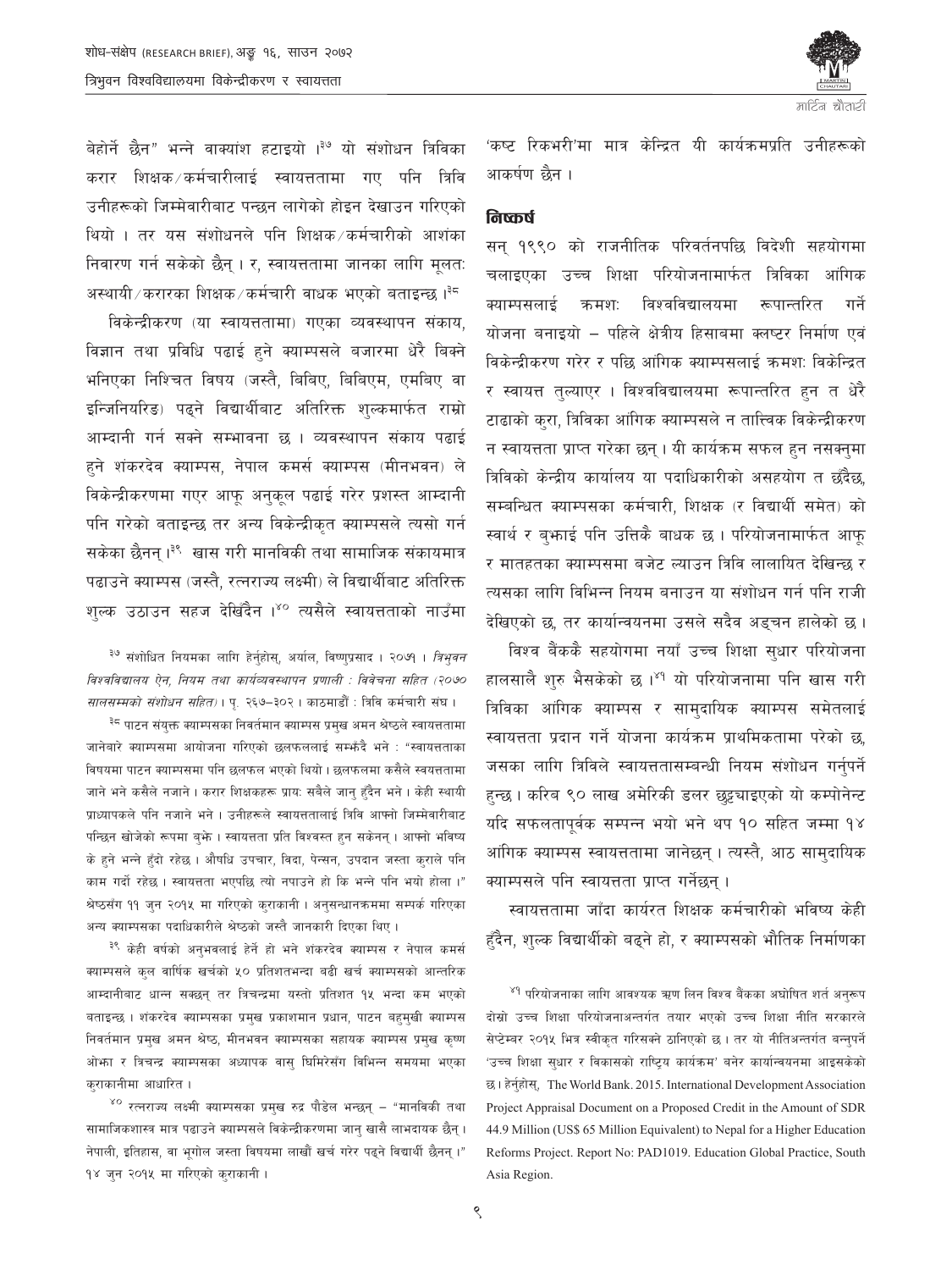शोध-संक्षेप (RESEARCH BRIEF), अङ्कु १६, साउन २०७२ त्रिभवन विश्वविद्यालयमा विकेन्द्रीकरण र स्वायत्तता



लागि सहज पैसा उपलब्ध हुन्छ भन्ने हिसाबले स्वायत्ततालाई ब्फाउन खोजिएको देखिन्छ। केही क्याम्पसलाई सो रकमले आकर्षित गरेकाले विद्यार्थीलाई विश्वास दिलाउन सके 'स्वायत्तता' तर्फको पाइला त्यति असहज नहोला। तर मुल प्रश्न कस्तो स्वायत्तता र स्वायत्तता पछि के भन्ने हो। अहिलेसम्मको स्वायत्तताको व्यवहार हेर्दा त्यो 'मिनिङफुल' या वास्तविक स्वायत्तता हँदैन भन्ने प्रस्टै छ र परियोजनाको ध्यान पनि त्यतातर्फ देखिन्न । दाता (र सरकार) को मूल ध्यान 'कष्ट रिकभरी र कष्ट सेयरिड' तर्फ मात्रै देखिन्छ।<sup>४२</sup> जबसम्म प्राज्ञिक स्वायत्तता क्याम्पसहरूले व्यवहारमा उपयोग गर्न पाउँदैनन, त्यो स्वायत्तताको खासै अर्थ रहँदैन । स्वायत्तता प्राप्त क्याम्पसहरूले कालान्तरमा विश्वविद्यालयमा आफलाई रूपान्तरण गर्ने परिकल्पना गरेको देखिन्छ । र, स्वायत्ततापछिको बाटो त्यही नै हो । तर, त्रिवि र यसका पदाधिकारीले त्रिविको ठूलो साइजलाई समस्या होइन गौरवको विषयको रूपमा हेर्छन् र नयाँ विश्वविद्यालयलाई 'विमात् सन्तान'को व्यवहार गर्छन् । त्यसैले, त्रिविबाटै आंगिक क्याम्पसहरू विकेन्द्रित, स्वायत्त हुँदै छुट्टै विश्वविद्यालय बन्ने परिकल्पना मृगमरिचिका मात्र हो भन्न सकिन्छ । ४३

<sup>४२</sup> त्रिविबाट विकेन्द्रित (र स्वायत्त) क्याम्पसमध्ये धेरैले आफ्नै पहलमा नयाँ कार्यक्रम शुरु गरेका छन्। र प्राय: ती सबै कार्यक्रम 'कष्ट सेयरिड र कष्ट रिकभरी' मोडलमा चलेका छन्।

<sup>४३</sup> सन् २०१० मा त्रिविका क्याम्पसहरूलाई आधार बनाएर सरकारले गठन गरेका तीन विश्वविद्यालय (मध्यपश्चिमाञ्चल, सुदूरपश्चिमाञ्चल र कृषि तथा वन विज्ञान) ले आ-आफ्नो ऐनमा व्यवस्था भए पनि हालसम्म त्रिविले अवरोध गरेका कारण सम्बन्धित क्याम्पसका सम्पत्ति पाउन सकेका छैनन् । यसबारे थप जान्नका लागि हेर्नुहोस्, मार्टिन चौतारी । २०७१ । *त्रिवि 'टुकचाएर' नयाँ विश्वविद्यालय बनाउँदाका जटिलता* । जानकारी पत्र, अंक १४ । काठमाडौं : मार्टिन चौतारी ।

◈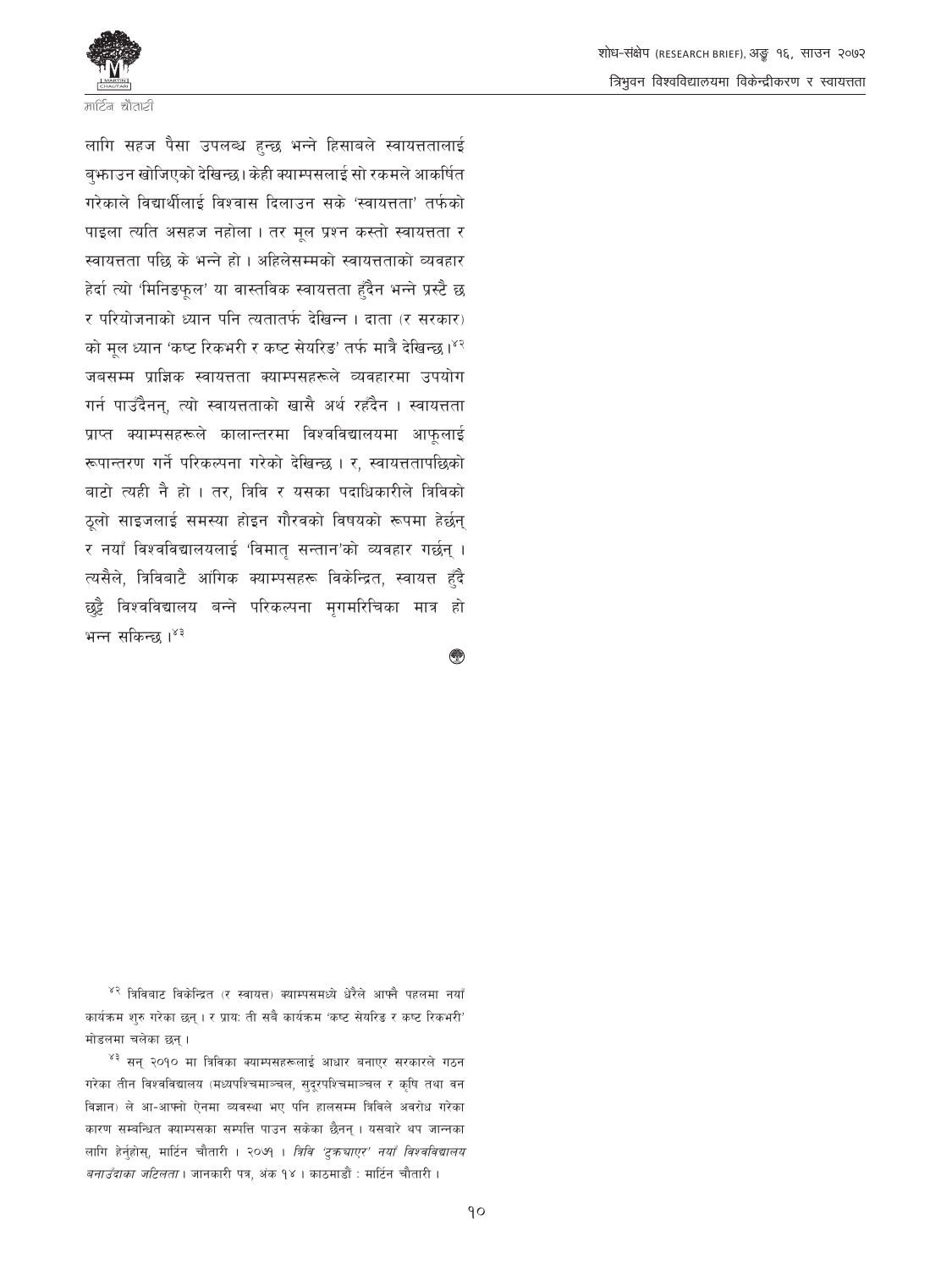

### मार्टिन चौतारीद्वारा प्रकाशित नीतिपत्र

- अङ्ग १ : संविधान निर्माण प्रक्रिया (२०६६)
- अङ्क २ : सुस्त गतिमा संविधान लेखन प्रक्रिया (२०६६)
- अङ्क ३ : संवैधानिक जटिलता र संक्रमणकालीन योजना (२०६७)
- अङ्क ४ : संविधानसभामा उपस्थिति र सहभागिता (२०६७)
- अङ्क ५ : समयसीमा, लोकतन्त्र तथा लोकप्रिय एवं लोकतान्त्रिक संविधान (२०६८)
- अङ्क ६ : राजनीतिक वित्त र नागरिक अधिकार (२०६८)
- अङ्र ७ : नागरिक केन्द्रित रेडियो नीतिको आवश्यकता (२०६९)
- अङ्क ८: संविधानसभा क्षयीकरणको अन्तर्य (२०६५-२०६९) [२०६९]
- अङ्क ९: राजनीतिक जोखिम र पूर्वलडाकुहरु (२०७०)
- अङ्ग १० : संविधानसभाको दोस्रो निर्वाचन (२०७०)
- अङ्क ११ : संविधानसभा २ मा उपस्थिति र प्रक्रिया (२०७१)
- अङ्ग १२ : नेपालमा सर्व-संयोजकतासम्बन्धी नीतिको समीक्षा (२०७१)
- अङ्ग १३ : प्रस्तावित उच्च शिक्षा नीति (२०७१)
- अङ्क १४: त्रिवि 'टुक्रचाएर' नयाँ विश्वविद्यालय बनाउँदाका जटिलता (२०७१)
- अङ्ग १५: नेपालमा सर्व-संयोजकताका सरोकारवालाहरू (२०७२)
- अङ्क १६: त्रिभुवन विश्वविद्यालयमा विकेन्द्रीकरण र स्वायत्तता (२०७२)